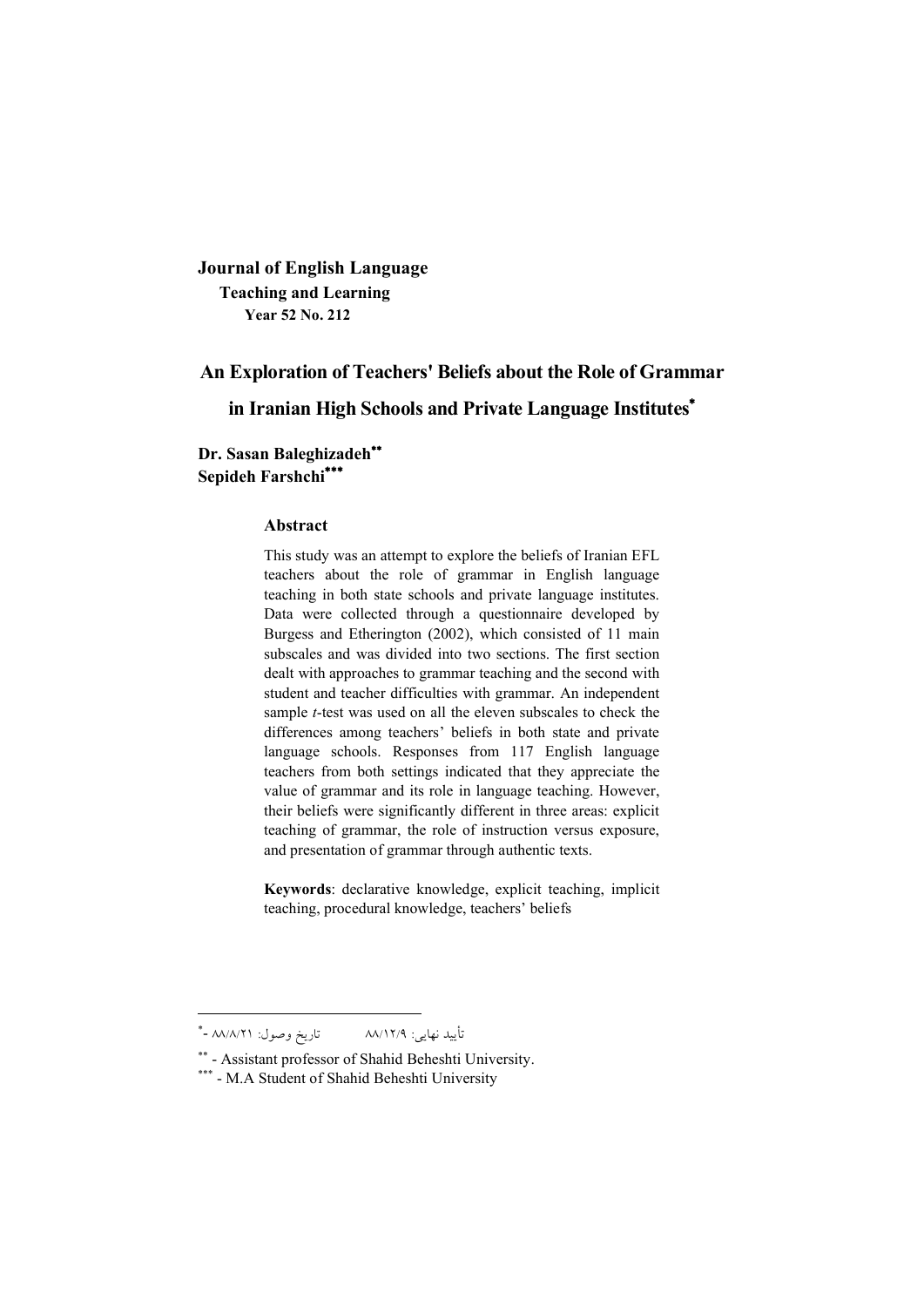18Journal of English Language Teaching and Learning Year 52 No. 212/Autumn &Winter2009

# **1. Introduction**

In recent years, grammar teaching has regained its rightful place in the language curriculum. Language teaching professionals (e.g., Batstone and Ellis, 2009; Ellis, 2006: Nassaji and Fotos, 2004) are now of the belief that grammar is too important to be ignored, and that without a good knowledge of grammar, learners' language development will be severely constrained. In order to achieve a better fit between grammar and communication, it is not helpful to think of grammar as a discrete set of meaningless, decontextualized, static structures, nor is it helpful to think of grammar solely as a set of prescriptive rules about linguistic forms. Grammatical structures not only have (morphosyntactic) forms, but they are also used to express meaning (semantics) in appropriate use contexts (pragmatics). There is now a general consensus that the issue is not whether or not one should teach grammar. The issue now centers on questions such as which grammar items learners need most or how teachers can most effectively teach grammar (Thornbury, 1999).

# **2. Grammar teaching and teacher beliefs**

Teachers wishing to explore their personal theories in grammar teaching through classroom practice must start by obtaining descriptive data about their work. The options available to teachers for doing so are well documented (e.g., Richards and Lockhart, 1994). However, familiarity with their own practices and the proceduralized nature of much professional behavior may impair teachers' ability to discern anything noteworthy in the description of their work. In such cases, teachers' reflective efforts can be enhanced by an awareness of the kinds of questions they might apply to their data. Teachers must distinguish between their actual practices and what they believe they do. There are several studies which have investigated the extent to which teachers' theoretical beliefs influence their classroom practice, all of which have found evidence to suggest that what teachers say and do in the classroom is shaped by their beliefs (Andrews, 2007; Borg, 1998, 1999a, 1999b, 2001, 2007; Pajares, 1992, Schultz, 2001; Tsui, 2003). The evaluation of their perceptions calls on teachers to (a)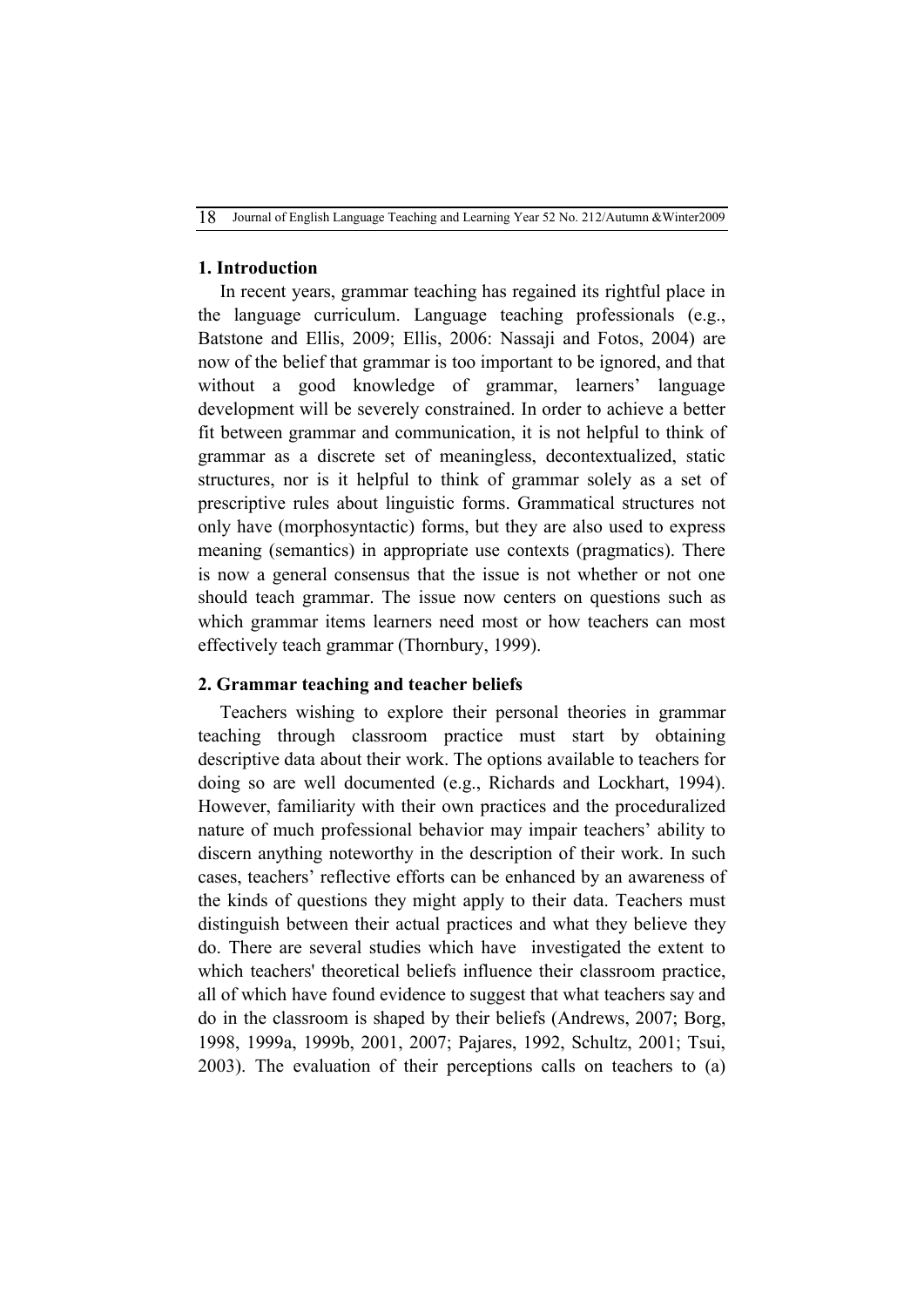honestly examine whether this perceived impact is as inevitable as it appears to be, and (b) to consider instructional adjustments, no matter how slight, which will allow them in a manner more in line with their pedagogical ideals (Borg, 2003, 2006).

# **3. The present study**

Since teachers are active decision makers in classrooms and they are mainly responsible for what goes on there, it seems necessary to explore certain issues regarding their beliefs. Based on the perceptions that teachers possess, which have been accumulated through the years of their previous learning and teaching experience, they make decisions which might lead to the use of different procedures and techniques. The beliefs, knowledge, theories, assumptions, and attitudes that teachers hold about all aspects of their work affect their instructional decisions (Burns, 1996; Johnson, 1994; Smith, 1996; Woods, 1996). Besides, one of the most important issues addressed in this study is grammar and grammar teaching, which is one of the most controversial debates in language teaching. To the best of the researchers' knowledge, little attention has been paid to L2 teachers' perceptions of the role of grammar teaching in their work and to the manner in which instructional decisions regarding grammar teaching are informed by teachers' personal pedagogical systems. Given the central position grammar occupies in studies of L2 acquisition (Ellis, 1997)and in discussions of L2 teaching methodology (e.g., Batstone, 1994; Bygate, Tonkyn, & Williams, 1994), lack of attention to the cognitive bases of teachers' work in grammar teaching represents a gap in research agenda of L2 scholars. Given this and a dearth of research conducted in Iranian contexts about the relationship between teachers' perception and their practice, this study was made to bridge the gap in the present literature. Since grammar has been a long problematic area for both learners and teachers in classrooms, this study focused on the relationship between teachers' beliefs and different approaches to grammar teaching.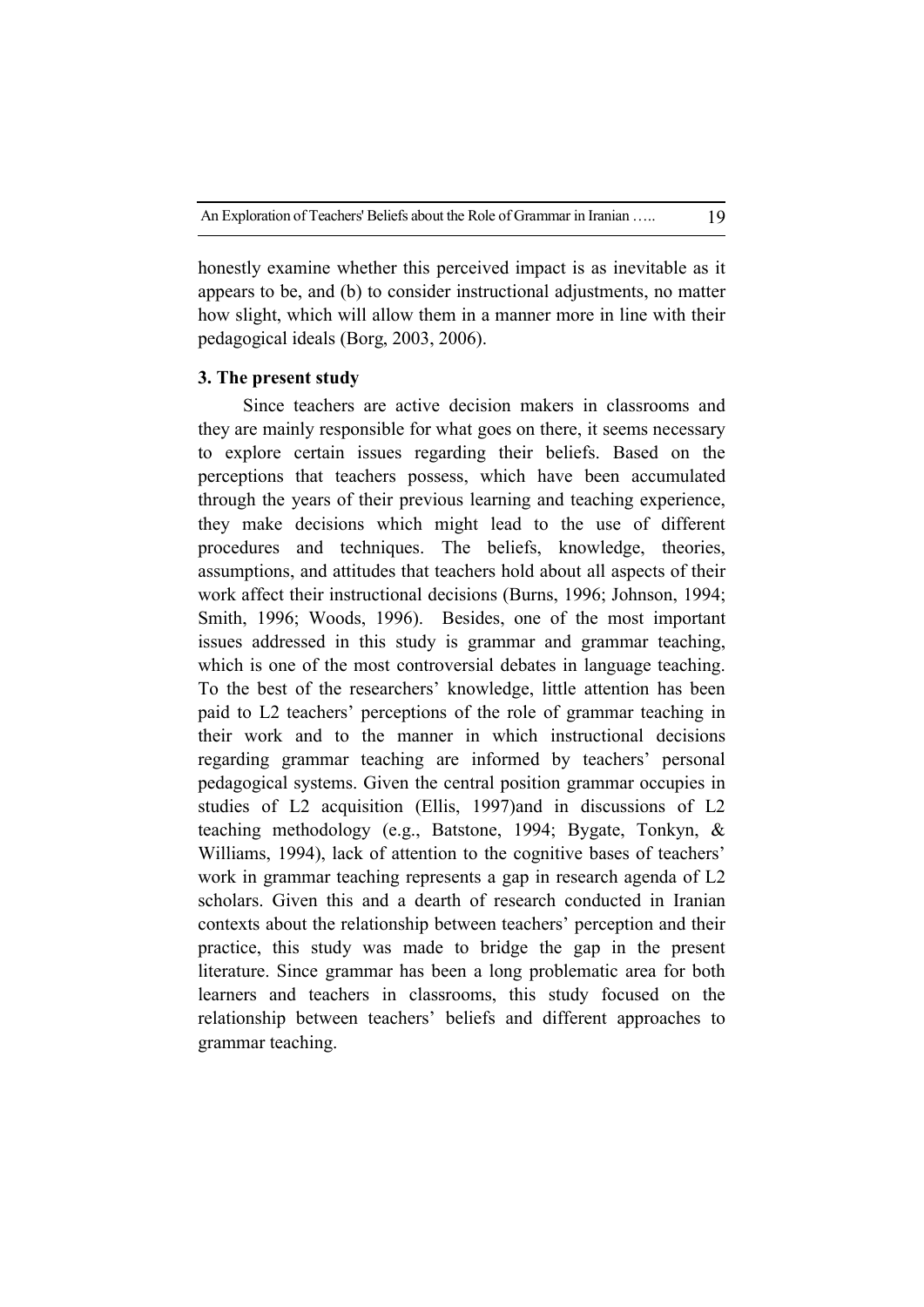# **4. Research questions**

The questions which this study sought to answer are as follows:

a) What is the teachers' perception of the role of grammar in language teaching and learning in state high schools?

b) What is the teachers' perception of the role of grammar in language teaching and learning in private language institutes?

c) What is the difference between teachers' perceptions toward grammar teaching in state high schools and private language institutes?

### **5. Method**

The research was mainly quantitative in design, using a questionnaire to explore beliefs across groups of teachers. The questionnaire took the form of a five point, Likert-type attitude scale, which was completed by 117 male and female teachers. As the participants were studied cross-sectionally, the design of the study was considered a simple survey through which the beliefs of a sample of teachers were investigated.

# **5.1 Participants**

117 English language teachers volunteered to help the researchers from a number of state high schools and private language institutes in Tehran. Fifty-seven of them (22 males and 35 females) were from state high schools and the other sixty (35 males and 25 females) were from private language institutes. Their age varied from 25 to 60. Sampling was not random because of the problems of availability of participants, time framing and facilities. As a result, convenience sampling was practiced in which the participants showed up depending on their willingness to participate as well as the match between the research timetables and their own schedules.

# **5.2 The research instrument**

In order to conduct this study, a questionnaire was used. Since the aim of this study was to check teachers' perception of grammar teaching, a questionnaire relevant to this construct was adopted from a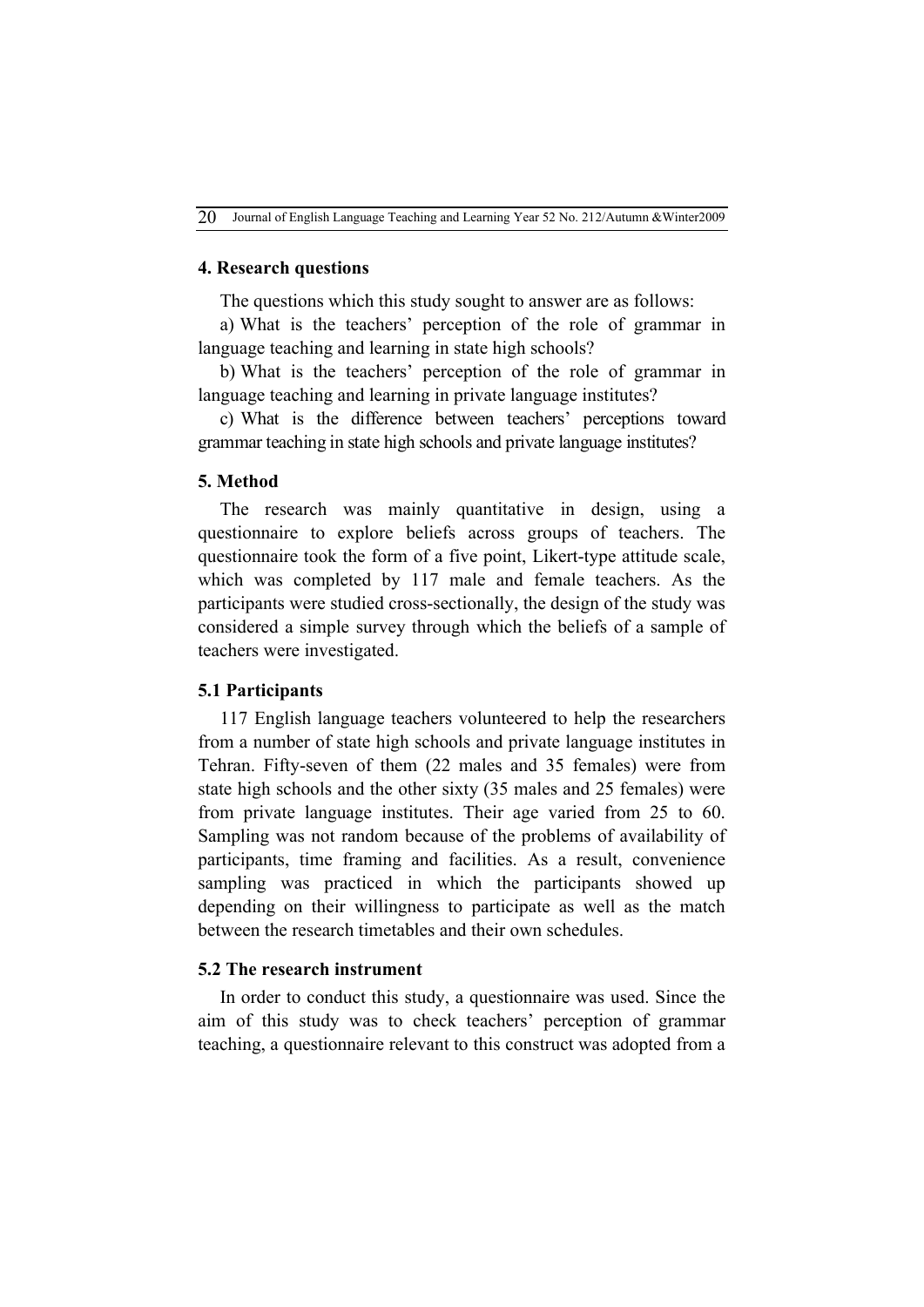study made by Burgess and Etherington (2002), so the categories had already been identified.

This closed-item questionnaire was used in the form of a Likert scale with 5 categories including strongly agree (5), agree (4), no idea (3), disagree (2) and strongly disagree (1) (see Appendix A).

These closed-item questions involved greater uniformity of measurement and therefore greater reliability. Furthermore, answers could be easily quantified and analyzed. The Likert scale is relatively easy to construct and administer and tends to yield more reliable results compared to other techniques (Dornyei, 2003). The first section of the questionnaire dealt with approaches to grammar teaching and the second section was about students and teachers' difficulties with grammar. Some areas regarding teachers' attitudes in this questionnaire include the role of grammar in language teaching, explicit grammar teaching including the importance of instruction, the role of declarative knowledge, consciousness in the learning of grammar,comparison and contrast of structures, the use of grammatical terminology, problem-solving activities, correction, presentation of grammar through authentic texts, and the role of practice (see Appendix B).

# **6. Results**

 The related data are summarized and tabulated below. Each subscale consists of several statements which help to identify teachers' beliefs for similar items. In order to answer the first two questions, i.e. teachers' beliefs about the role of grammar in state high schools and private language institutes, the descriptive statistics of each subscale were calculated; namely, first the frequency of teachers' beliefs on grammar teaching in state high schools and private language institutes in each of the eleven subscales was calculated and then to check the difference between the two types of schools an independent sample *t*-test was operated. Table 1 displays the mean scores and standard deviations of the teachers' beliefs on all the subscales with respective *p* values for each independent sample *t*-test.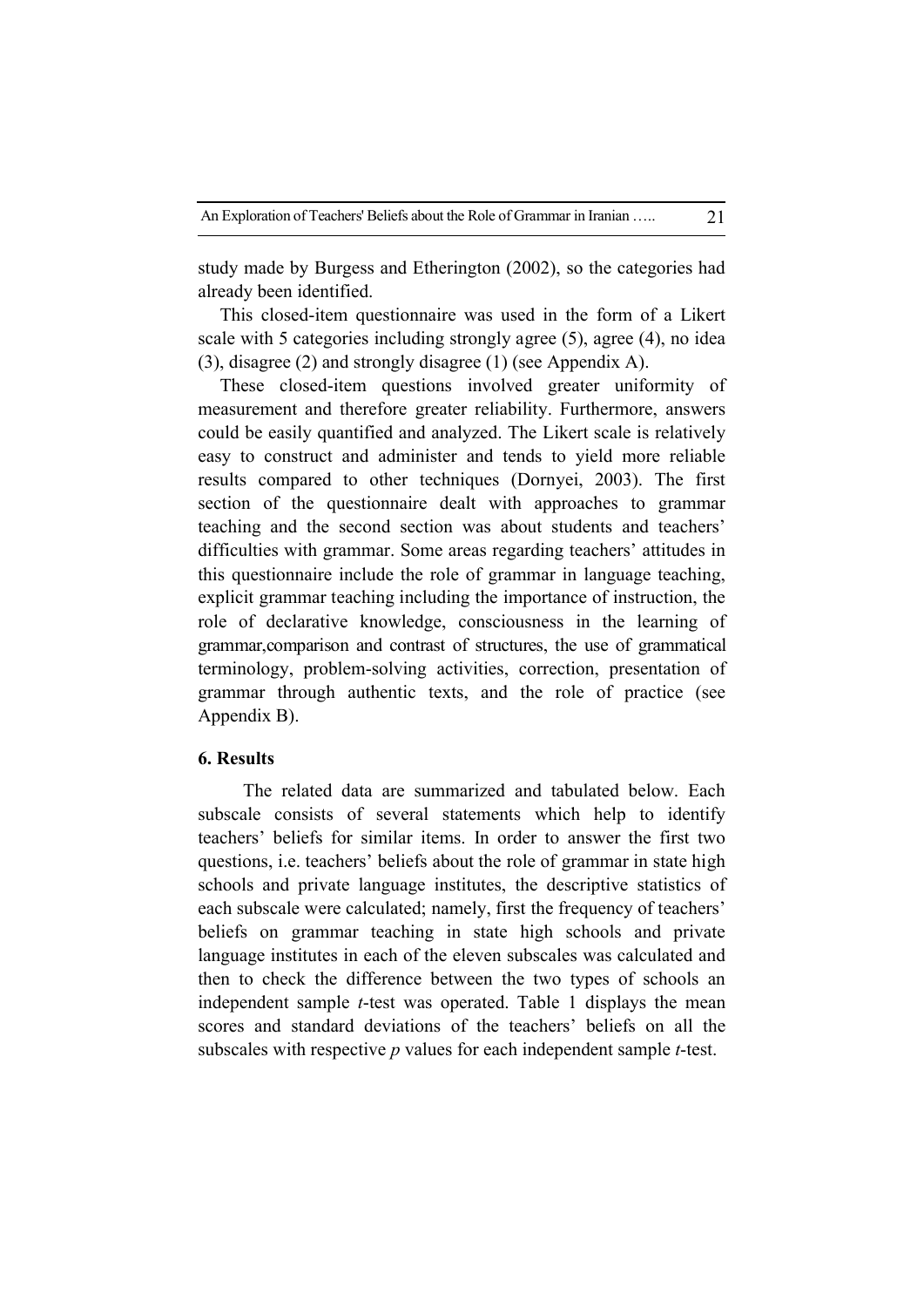| <b>School</b>                                      |       | private<br>state<br>$N=60$<br>$N = 57$ |       | Independent              |                                 |
|----------------------------------------------------|-------|----------------------------------------|-------|--------------------------|---------------------------------|
| Teachers'beliefs                                   | Mean  | Std.<br><b>Deviation</b>               | Mean  | Std.<br><b>Deviation</b> | sample t- test                  |
| The role of grammar in<br>language teaching        | 10.40 | 2.74                                   | 10.11 | 2.4                      | $t = 0.191$<br>$p=0.849$        |
| Explicit grammar<br>teaching                       | 9.25  | 1.58                                   | 8.47  | 2.05                     | $t = 2.225$<br>$*_{p=0.028}$    |
| Instruction vs. exposure                           | 21.18 | 3.12                                   | 20.33 | 2.86                     | $t = 2.090$<br>${}^*p = 0.039$  |
| Declarative and<br>procedural                      | 3.82  | .908                                   | 3.28  | 1.16                     | $t = 2.791$<br>$p=0.06$         |
| The importance of<br>conscious                     | 7.66  | 1.72                                   | 7.62  | 1.60                     | $t = 0.405$<br>$p=0.686$        |
| Comparison and contrast<br>of structure            | 3.12  | 1.25                                   | 3.18  | 1.06                     | $t = 1.517$<br>$p=0.132$        |
| The use of grammatical<br>terminology              | 5.29  | 1.10                                   | 4.95  | 1.08                     | $t = 1.076$<br>$p=0.084$        |
| Problem solving                                    | 7.67  | 1.36                                   | 7.13  | 1.45                     | $t = 2.431$<br>$p=0.17$         |
| Correction of errors                               | 16.11 | 3.45                                   | 15.70 | 3.07                     | $t=0.908$<br>$p=0.336$          |
| Presentation of grammar<br>through authentic texts | 24.44 | 4.66                                   | 21.56 | 4.69                     | $t = 3.599$<br>$_{\rm sp=0.00}$ |
| The role of practice                               | 16.93 | 2.58                                   | 17.35 | 2.49                     | $t = 0.311$<br>$p=0.756$        |

| Table 1. Descriptive statistics and the results of <i>t</i> -tests for both groups of teachers |  |  |  |  |
|------------------------------------------------------------------------------------------------|--|--|--|--|
|                                                                                                |  |  |  |  |

# **6.1 The frequency of teachers' beliefs in each subscale 6.1.1 The role of grammar in language teaching**

Four of the statements in the survey were designed to discover teachers' beliefs about the role of grammar in language teaching. These statements view grammar as a framework for the rest of the language system, as the building blocks of language, as something which is added later to language proficiency, and as an equal pillar supporting language proficiency. 57.9% of the state high school teachers agreed with the view of grammar *as an equal pillar*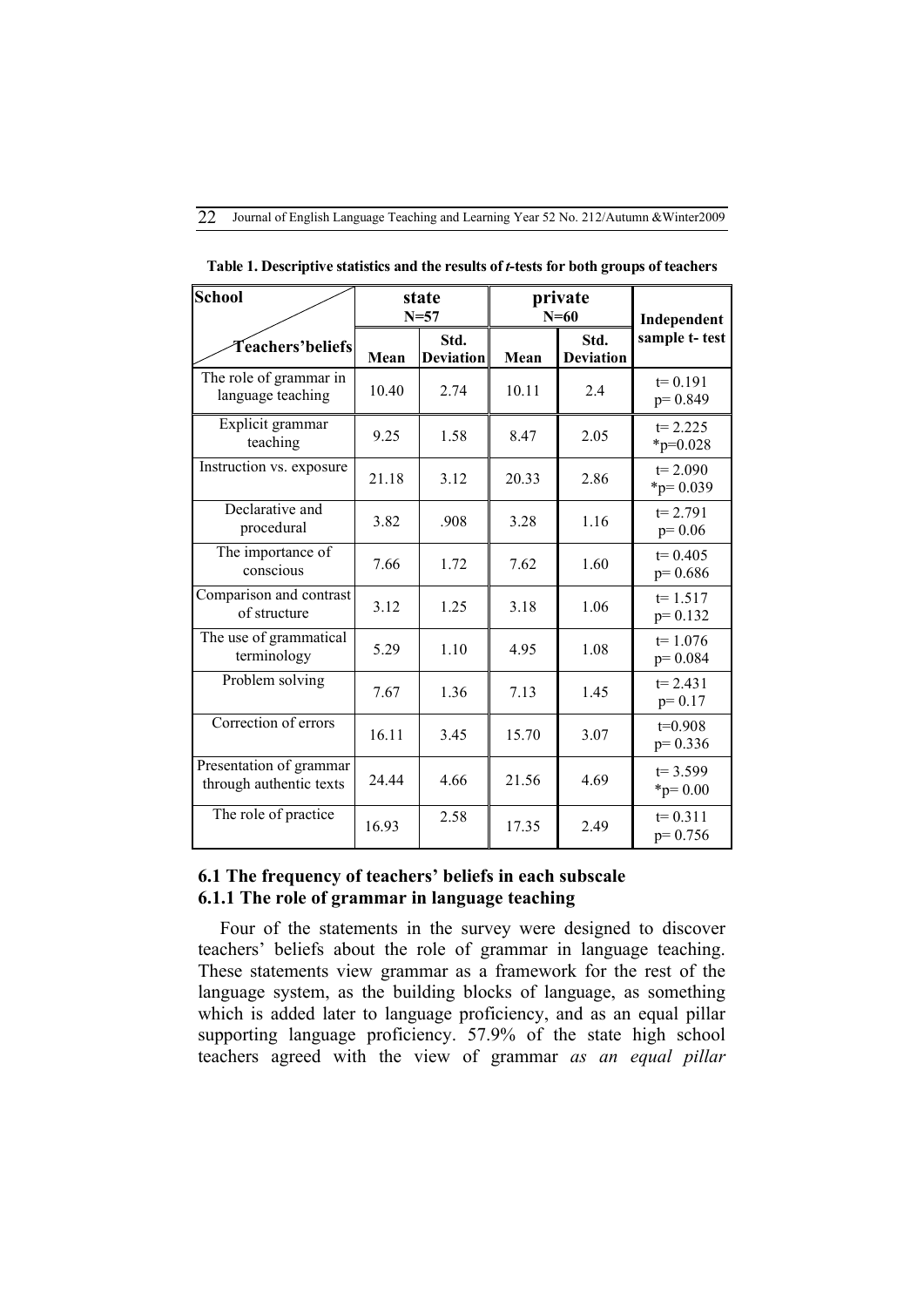*supporting language proficiency,* 17.5% of them disagreed, and 24.6% had no idea. It seems that this group of teachers views grammar as equally important as other language components and they prefer to teach it while other language components are being covered rather than an optional add-on after basic communication has been achieved. They might be more likely to favor an integrated approach to grammar teaching.

The majority of respondents in private language institutes agreed with statement 1.1d (*an equal pillar in supporting language proficiency*). 43.4% of them agreed, 28.3% had no idea, and 21.6% disagreed with it. Therefore, it seems that this group of teachers prefers grammar to be taught simultaneously with other components and not be delayed until later stages. So they favor an integrated approach to grammar teaching, not a total communicative one in which grammar is mostly taken for granted. Comparing the mean scores of teachers in both groups (10.40 vs. 10.11) shows that there is no significant difference between them on this subscale (see Table 1).

### **6.1.2 Explicit grammar teaching**

The dichotomies of unconscious/conscious learning and deductive/inductive teaching methods are both sometimes equated with explicit/implicit grammar teaching. The strongest indication of agreement in the survey came on question 2.3, (*My students expect teachers to present grammar points explicitly*). 86% of state high school teachers agreed with this idea, while 1.8% disagreed and 12.3% had no idea. This is not surprising since student expectations of traditional, explicit grammar teaching are familiar to many teachers (Borg, 1999a,b), which also confirms the popularity of grammar self-study books for students.

Responses to question 2.13 (*A lack of explicit grammar teaching leaves my students feeling insecure*) also support the view that students prefer explicit grammar teaching. Here 61.4% of the teachers agreed, 21.1% had no idea and 17.5% disagreed.

73.3% of the participants among private language institute teachers agreed, 8.3% disagreed and 18.3% had no idea regarding statement 2.3. So it could be inferred that although private language institute teachers cover different books and use more communicative tasks, they still believe in the role of explicit discussion of rules since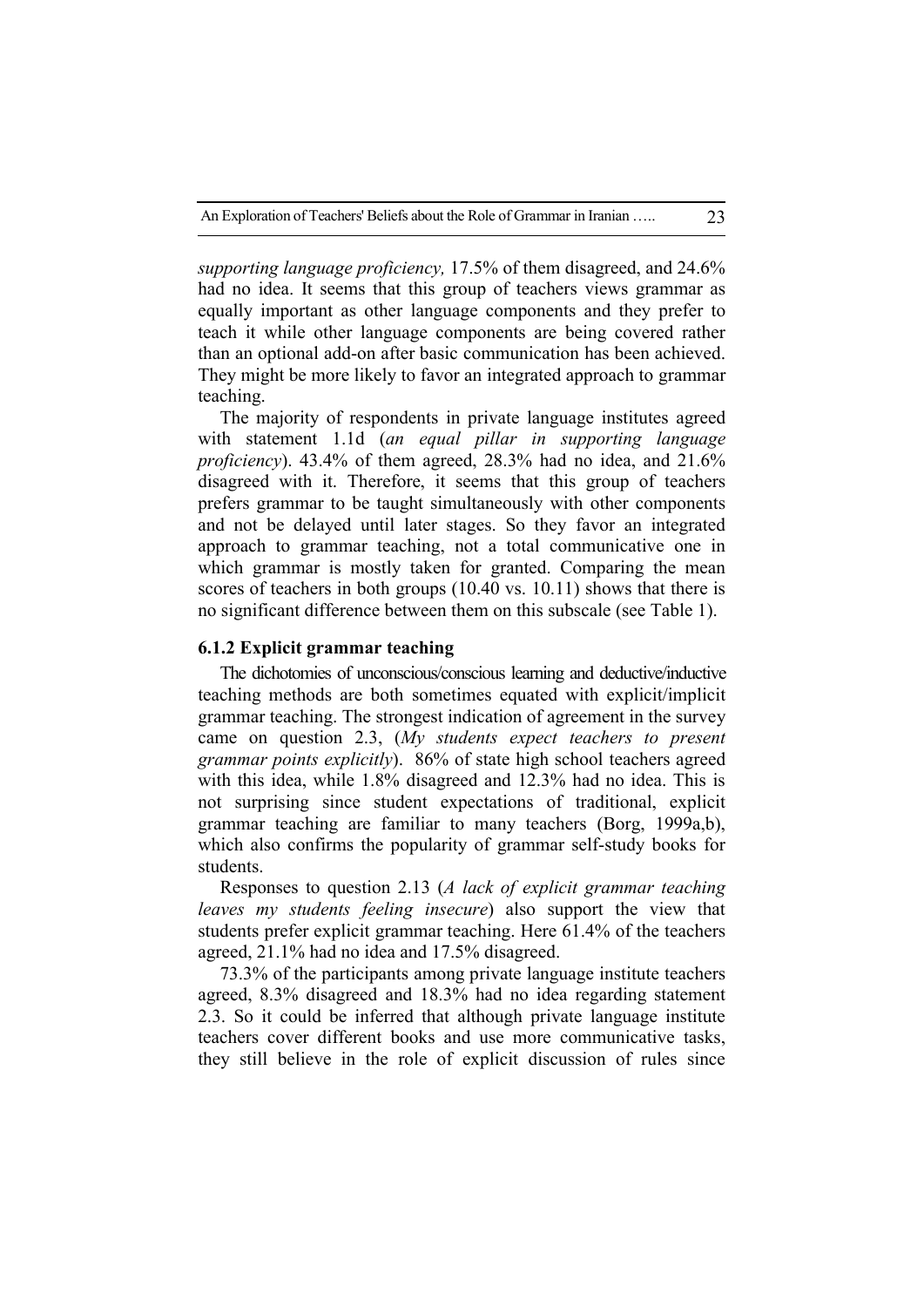students still expect them to do regardless of the types of books and activities. About 56.6% of the teachers agreed, 23.3% disagreed and 20% had no idea about statement 2.13 (*A lack of explicit grammar teaching leaves my students feeling insecure*). This result could be a confirmation of the previous one, which emphasizes the role of explicit grammar teaching and its positive effect on learners. Comparing the mean scores obtained from both groups (9.25 vs. 8.47), one can easily realize that there was a significant difference between their beliefs on explicit teaching of grammar (see Table 1).

### **6.1.3 Instruction vs. Exposure**

The question of instruction vs. exposure is an important one in the implicit-explicit discussion of grammar teaching. Teachers' beliefs on this issue (*is formal instruction necessary or is exposure to input sufficient?*) provide a good indication of their orientation.

71.9% of the respondents agreed with statement 1.13 (*Grammar is best taught through work which focuses on message*), while 19.3% had no idea and 8.8% disagreed. This result is evidence of teachers' preferences for message-based approach rather than code-based approach.

66.7 % of the respondents agreed with the statement 1.2, (*students learn grammar through exposure to langue in natural use*), 24.6% had no idea and 8.8% disagreed. Findings indicate that most of the respondents believe in the effect of exposure to natural language use in order to help the learning process.

The results of the statements 1.3, 1.8, 1.10, 1.19 and 2.10 represent support for explicit grammar teaching and focus-on-forms which might stem from students' expectations and teachers' interpretation of their preferences, especially at advanced levels which could also be further supported by statement 2.10 (*My students cannot find formfunction matches in authentic texts without explicit direction from teachers*). 54.4% agreed, 29.8% had no idea and 15.8% disagreed with it.

It should be noted, however, that these results do not refer to instruction versus exposure as two opposing poles, rather according to the results obtained it can be inferred that while many teachers believe in the possibility of grammar learning through input alone, they feel that learning can be assisted by formal instruction and responding to students' expectations through that.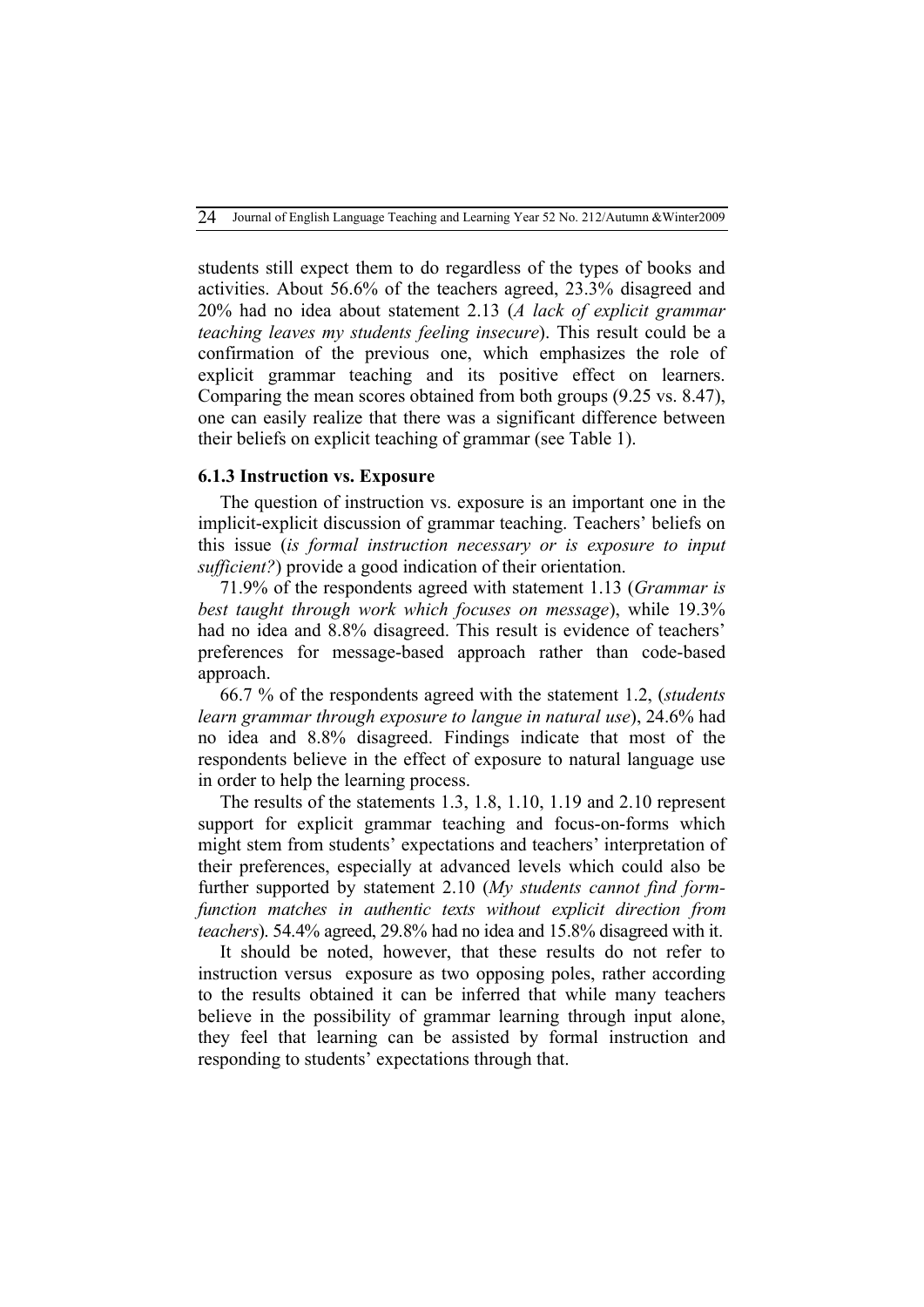Similar to state high school teachers, private language institute teachers also believe in exposure to natural language use and its positive effect for students to learn grammar. 80% of the respondents agreed with statement 1.13 (*Grammar is best taught through work which focuses on message*) while 11.7% had no idea and 8.3% disagreed. This result strongly suggests that private institute teachers value teaching grammar through message-oriented approaches. Thus, they are opposed to decontexualized grammar teaching which only focuses on analytical isolated grammar points. Both groups of teachers feel strongly about this item. 70% of the respondents agreed with statement 1.2 (*Students can learn grammar through exposure to language in natural use*), while 15% had no idea and 15% disagreed.

It sounds pretty clear that the separation of grammar is useless and both groups of teachers, particularly private language institute teachers do not favor this analytical P-P-P approach. This result could be another support for previous statement, since half of the group does not favor grammar teaching through individual structures. This belief is stronger among private institute teachers than state high school ones. It is possible to infer that they value more natural exposure than formal instruction. It could be because of the textbooks they use, their own experiences, schooling and students' expectations and preferences. The result of the *t*-test (see Table 1) also confirms this as there is a significant difference between the mean scores of both groups (21.18 vs. 20.33).

# **6.1.4 Declarative and procedural knowledge**

Statement 2.1 (*My students find it difficult to transfer their grammatical knowledge into communicative language use*) is a piece of evidence for the difficulty of the transference of knowledge about grammar (declarative knowledge) into actual use of that knowledge in communication (procedural knowledge).

59.6% of the state high school teachers agreed, 33.3% had no idea and 7% disagreed with this statement. As it is clear most of the respondents agreed that this transference poses a problem for students, and teachers recognize this as a gap that needs to be dealt with. Many teachers relate many examples that their students can recite grammatical rules perfectly but unable to use them in communication.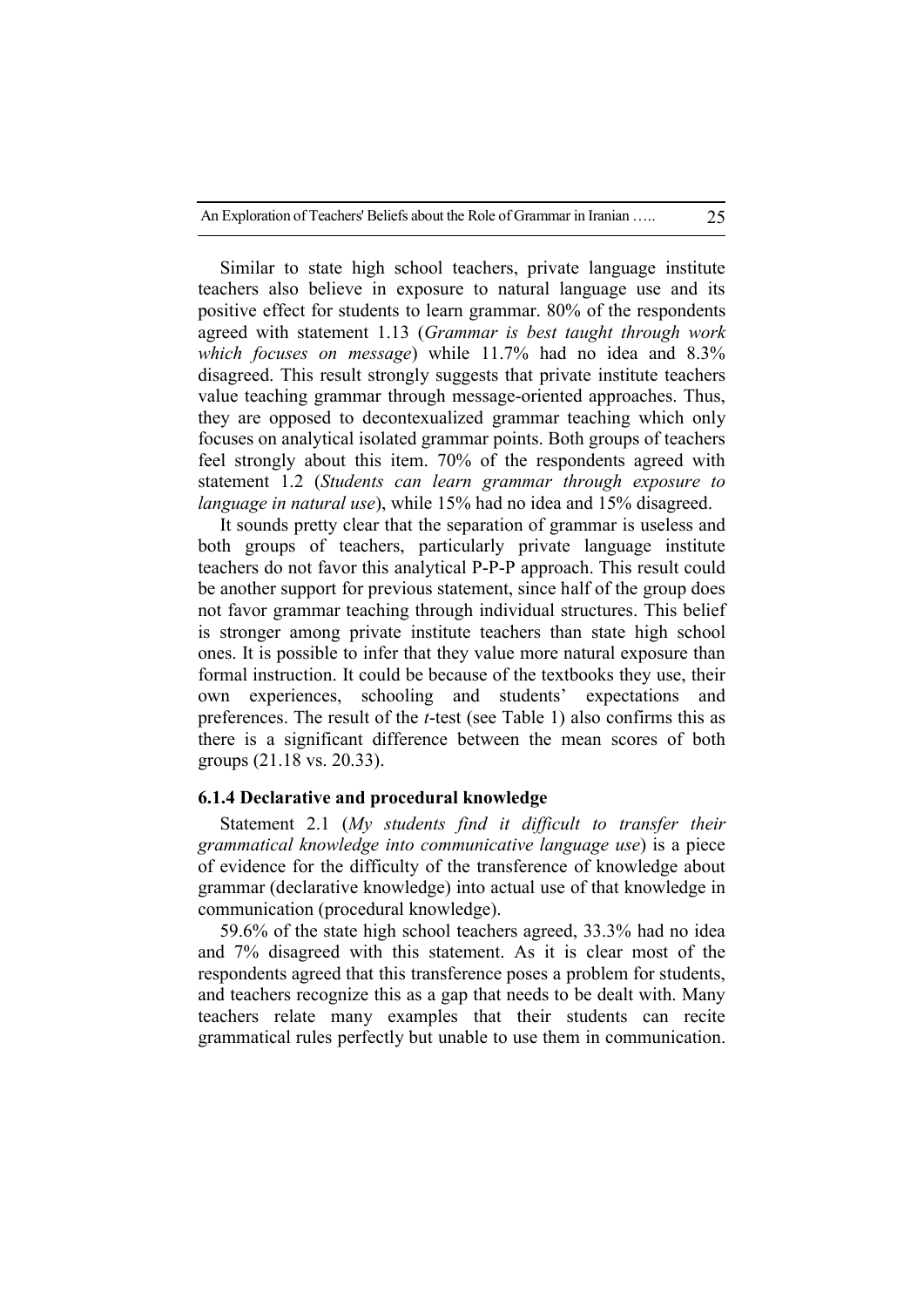So they might favor a more integrated approach to combine these two types of knowledge.

50% of the respondents in private institutes agreed, 23.3% had no idea and 26.6% disagreed with statement 2.1 (*My students find it difficult to transfer their grammatical knowledge into communicative language use*).

In many cases students might have the knowledge about grammar and know the rules but they might be able to actually use them in communication. This static knowledge can even hinder communication among learners and leave them communicatively incompetent. Both groups of teachers perceive this transference as one of the language difficulties for students. Table 1 indicates that there is no significant difference between the mean scores of both groups.

### **6.1.5 The importance of conscious knowledge**

Responses to statement 1.6 (*Students need a conscious knowledge of grammar in order to improve their language*) among state high school teachers were 59.7% agreement, 19.3% no idea and 21.1% disagreement. More than half of them believed in importance of being consciously aware of a structure's form and function and half of them did not. Form-function relation and the conscious awareness of students of the forms could be regarded as an important issue which needs to be investigated more in detail.

Private language institutes teachers' responses to statement 1.6 are respectively: 60% agreement, 23.3% no idea and 16.7% disagreement. Apparently, most of the respondents still believe in the importance of conscious knowledge especially for language use. Table 1 shows that there is no significant difference between the mean scores of both groups.

#### **6.1.6 Comparison and contrast of structures**

Comparison and contrast of structures is mostly associated with focus-on-forms approaches to grammar teaching. 59.6% of the respondents agreed, 28.1% had no idea, 12.3% disagreed with statement 1.17, (*Comparison and contrast of individual structures is helpful for students learning grammar*).

Thus, the majority of respondents in state high schools believe it is necessary for students to compare and contrast grammatical structures.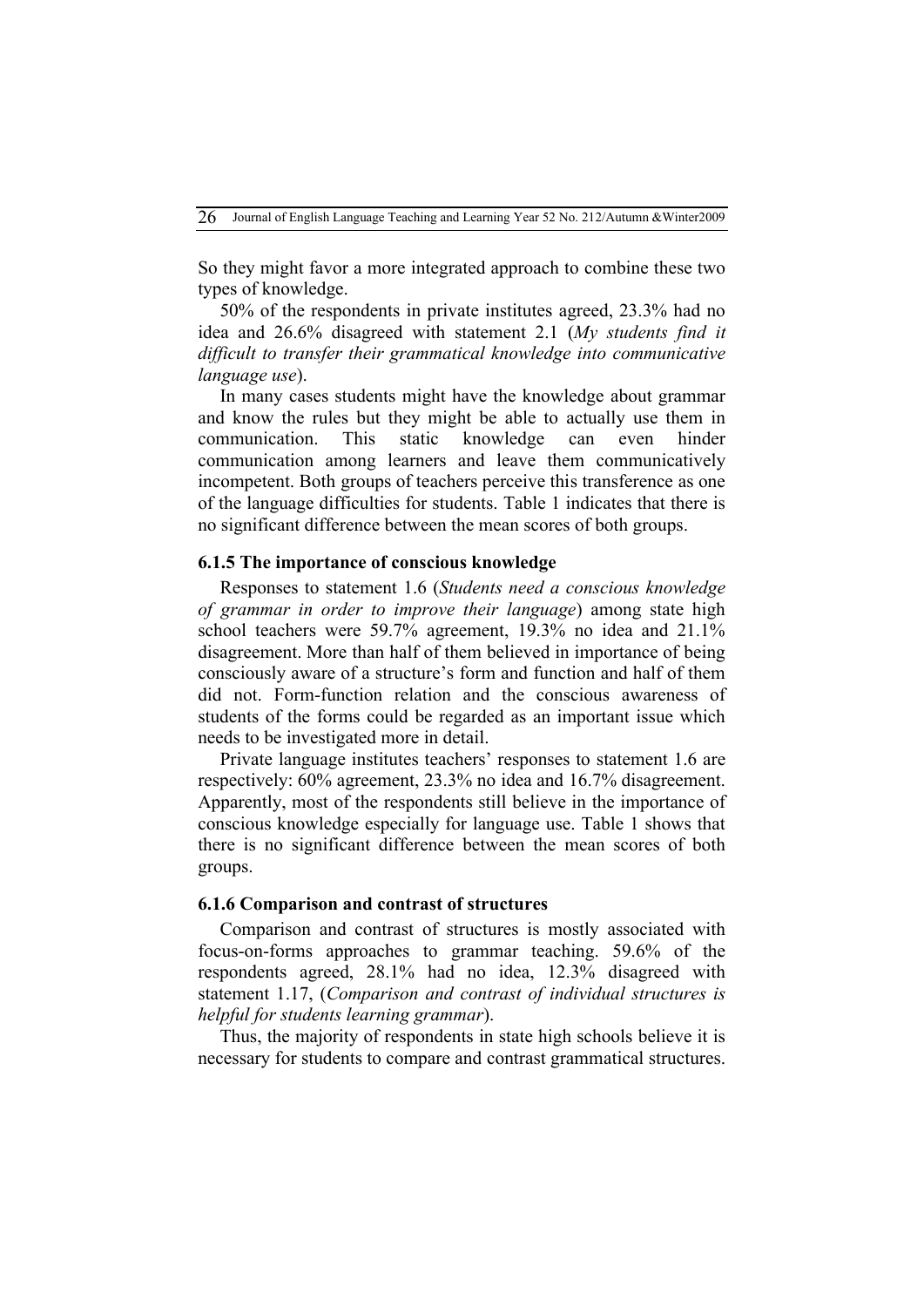However, the statement does not specify at what stage of learning this comparison and contrast is used. A preference for this approach is an indication of a focus-on-forms approach no matter where it occurs in a lesson.

Among private language institute teachers 48.3% agreed, 33.3% had no idea and 18.3% disagreed with this statement. This item is more in line with explicit grammar teaching, formal instruction and the use of grammatical terminology categories. So this result makes sense inasmuch as private institute teachers believe more strongly in natural exposure to language. Comparing the mean scores of both groups, however, reveals that there is no statistically significant difference between their beliefs in this respect.

# **6.1.7 The use of grammatical terminology**

The use of grammatical terminology in the classroom is understood as a necessary part of an explicit approach to grammar teaching, i.e. when teachers and students talk about grammar they need the related terminology. Surprisingly in both groups the same number of teachers agreed with statement 2.14 (*My students find grammatical terminology useful*) and statement 2.19 (*My students find it difficult to use grammatical terminology*).

So most of the respondents believe that it might pose difficulties for students to use grammatical terminology, although, they find it helpful. So these two statements are two more pieces of evidences for explicit grammar teaching and focus-on-forms approaches. According to Table 1, there is not a significant difference between the mean scores of both groups of teacher when it comes to this category.

# **6.1.8 Problem solving**

Responses to statement 2.2 (*My students are motivated by problemsolving techniques for learning grammar*) among state high school teachers were 59.6% agreement, 33.3% no idea, and 7% disagreement. Most of the respondents find this motivating for students to use problem-solving techniques for grammar. The use of problem-solving activities in consciousness-raising tasks is seen as one of the characteristics of explicit grammar teaching (Ellis, 1997; Stern, 1992).

66.7% agreement, 17.5% no idea and 18.3% disagreement were the responses to statement 2.5 (*My students prefer to find matches*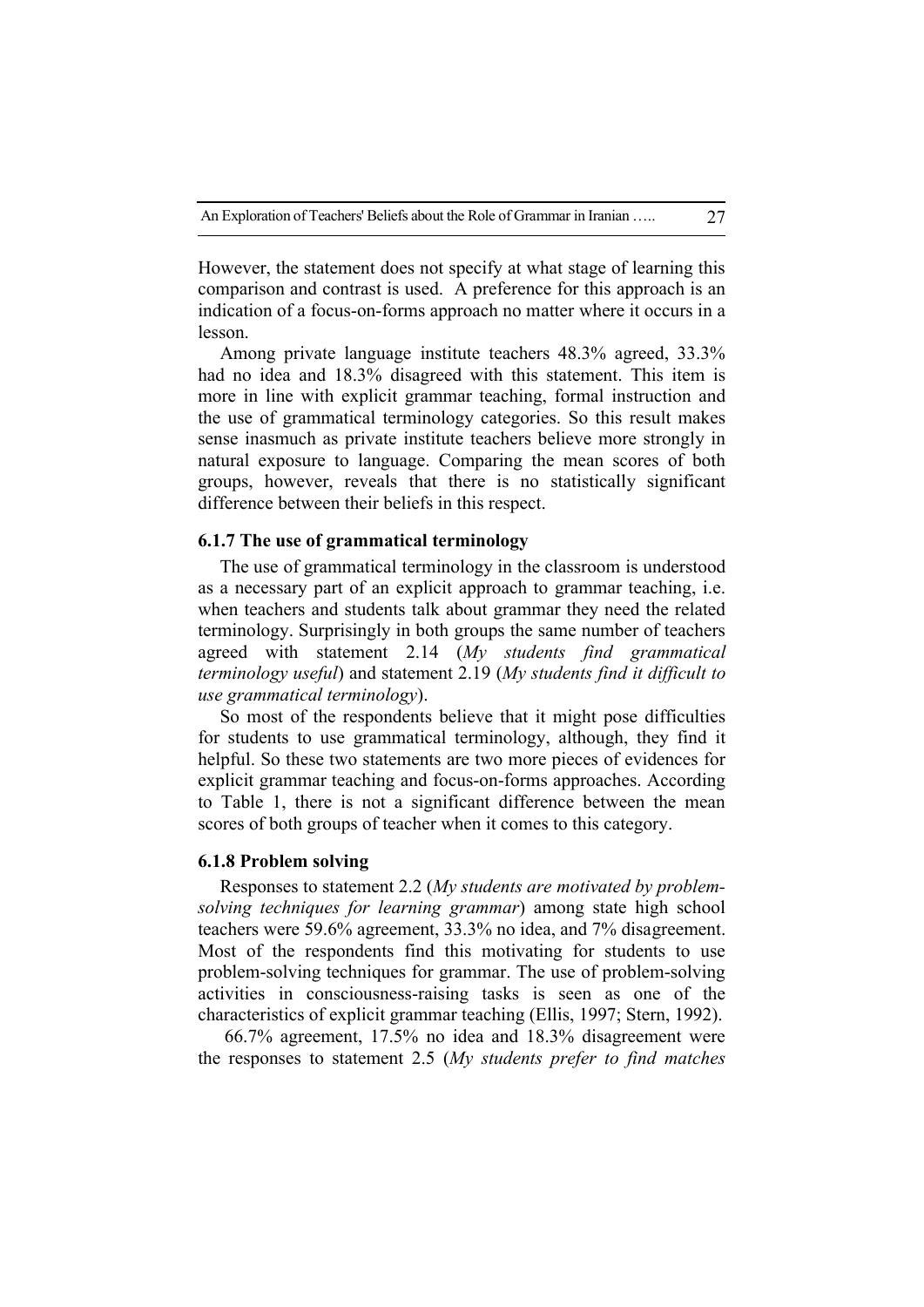*between meaning and structure for themselves*) among state high school teachers. Most of the respondents, then favor problem-solving activities and they find it more interesting for students to follow them, since according to this statement students also prefer this type of activity. So there is a correspondence between teachers and learners' preferences.

Among private language institute teachers about 56.7% of them agreed, 31.7% had no idea and 11.6% disagreed with statement 2.2 (*My students are motivated by problem-solving techniques for learning grammar*). Most of the respondents, then favor problemsolving activities and they find it more interesting for students to follow them, since according to this statement students also prefer this type of activity. So there is a correspondence between teachers and learners' preferences. Table 1 also confirms that there is no significant difference between the beliefs of teachers in both groups.

# **6.1.9 Correction of errors**

Statements 1.16, 1.18, 2.15, 2.16, 2.17 and 2.18 belong to this category. About 52.7% of state high school teachers agreed with statement 1.16 (*Teachers should only correct errors of form which interfere with communication*). The majority of the respondents believe that it really causes problems for students to improve a totally communicative written activity. The reason might be because of the nature of the activity which is a total communicative one. Students might not be so familiar with the format and/or aims of a real-life communicative activity so it poses difficulty for them. The communicativeness of the activity could be the major problem and it can get more serious during a spoken activity.

Statements 1.18 (*Form-focused correction helps students to improve their grammatical performance*) and 2.17 (*My students find it difficult to improve the accuracy of their grammatical language within a totally communicative writing activity*) were agreed by 56.6% of the private institute teachers. Most of the teachers do not seem to have difficulty correcting students' errors of grammar within a communicative context. This could be because of the type of the task that they are performing, students' interest and teachers' strategies for dealing with them. They might only interrupt when the message gets blurred. The majority of the respondents believe that it really causes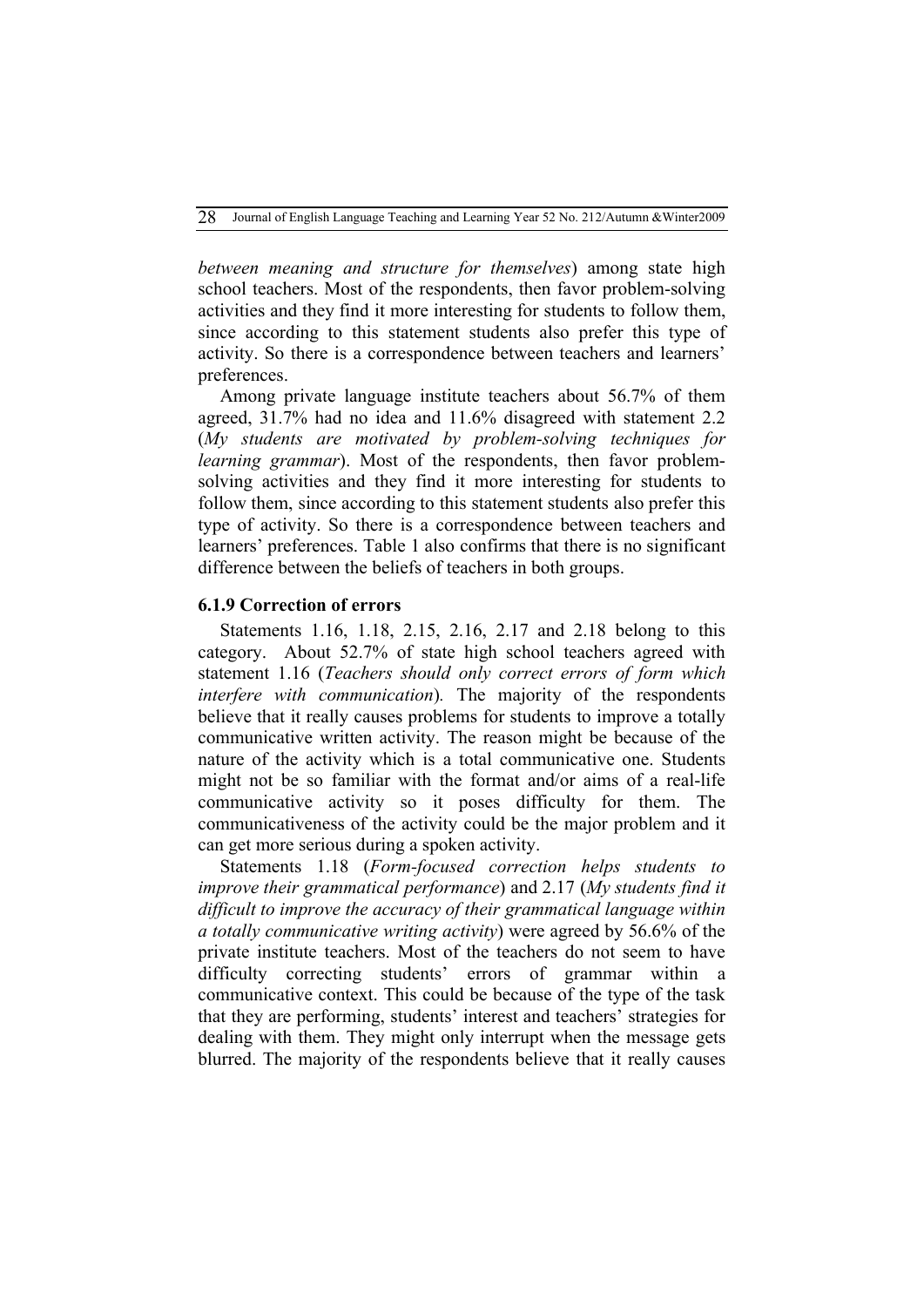problems for students to improve a totally communicative written activity. The reason might be because of the nature of the activity which is a total communicative one. Students might not feel at home with the format and/or aims of a real-life communicative activity so they cannot perform to the best of their ability. Competent teachers are able to correct students' errors during a communicative speaking activity without discouraging and interrupting them, while incompetent ones might discourage them by only dealing with formfocused errors. Comparing the mean scores of teachers in both groups (16.11 vs. 15.70) shows that there is no significant difference between them on error correction (see Table 1).

# **6.1.10 Presentation of grammar in authentic texts**

Authentic texts are understood a texts which are not produced for the sake of language teaching, but arise for some other purposes in the real world. Most of the state high school teachers prefer to feel that authentic texts are a successful way of presenting grammar. From the results gained for other statements like 2.6 (*My students find it difficult to handle grammar presented within authentic texts*), 2.7 (*My students find authentic texts difficult because of the wide* variety *of structures which appear*) and 2.8 (*My students find authentic texts difficult because they are too culture bound*), it could be inferred that the variety of structures and presentation of grammar through authentic texts are problematic for students. The reason might be due to the new way of the structure presentation, their difference from the usual practice and lack of explicitness. These practices could be far from students' expectations so they might gain neither satisfaction nor any sense of improvement.

Statement 2.4 (*My students prefer to learn grammar from one sentence example*) was responded as 66.7% agreement, 15.8% no idea and 17.5% disagreement. This result is rather surprising; it might be because of the aforementioned problems. Teachers value the use of authentic texts, but they also believe that they are time consuming and contain various structures and vocabularies. Adoption of suitable level for real-life tasks is not an easy issue, so they sometimes turn to onesentence presentation of grammar. This technique could also be more in line with students' preferences when they can not gain satisfaction and a total understanding from authentic texts' presentation.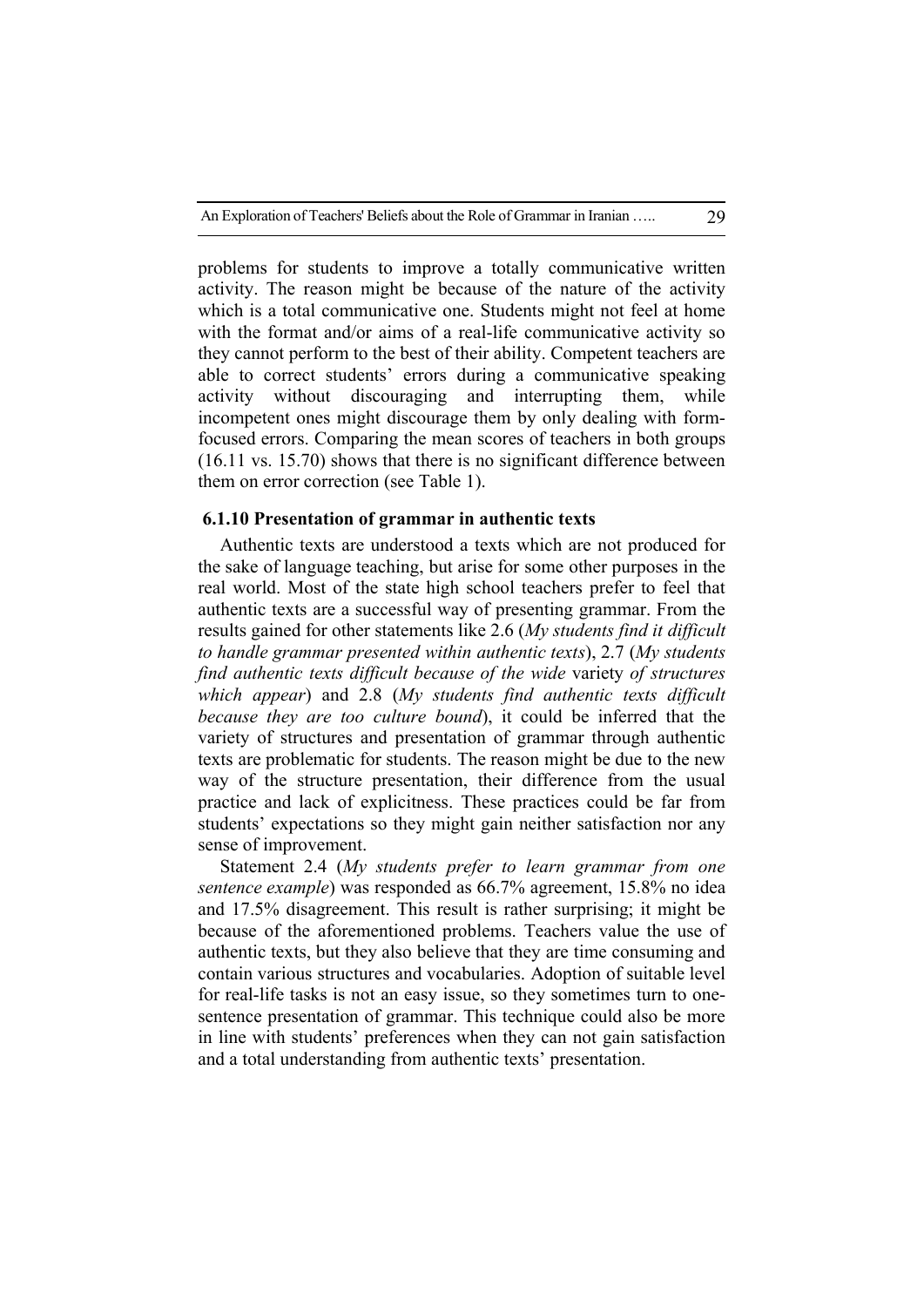Among private institute teachers, statement 1.15 (*Students learn grammar more successfully if it is presented within a complete text*) had the highest frequency the responses of which were:  $63.3\%$ agreement, 26.7% no idea and 10% disagreement. In comparison with state high school teachers, it seems that private school teachers do not seem to have difficulty presenting grammar within authentic texts, which is actually what happens in reality. The books and exercises that these teachers use present grammar rather differently form those of state high schools. This means that in private institutes the grammatical points are usually presented inductively and through examples. Table 1 suggests that there is a significant difference between the mean scores obtained from both groups of teachers.

# **6.1.11 The role of practice**

The role and types of practice are focused on in these five statements. 84.2% of state high school teachers agreed with statement 1.12 (12 (*Productive practice of structures is a necessary part of the learning process*) while 85% of the private institute teachers agreed with it. 86.6% of the private institute teachers agreed with statement 1.14 *(Participating in real-life tasks with language is the best way for students to develop their grammatical knowledge*). Most of the teachers do not see any value in the application of decontextualized practice of structures without any full, communicative context. Table 1 suggests that there is no statistically significant difference between what teachers believe in both groups.

### **7. Discussion**

This study revealed teachers' views regarding approaches to grammar teaching, students and teachers' difficulties with grammar teaching and teachers' beliefs about some of the related categories. The majority of teachers in both types of schools agreed that the knowledge of grammar for students and teachers is necessary. Their main concern, however, centered on the way grammar is presented. While many teachers agree that it is possible to learn grammar through natural exposure to language according to the results obtained, formal instruction still holds weight among them and there seems to be a greater agreement with the view that instruction-based teaching of grammar helps students produce grammatically correct language.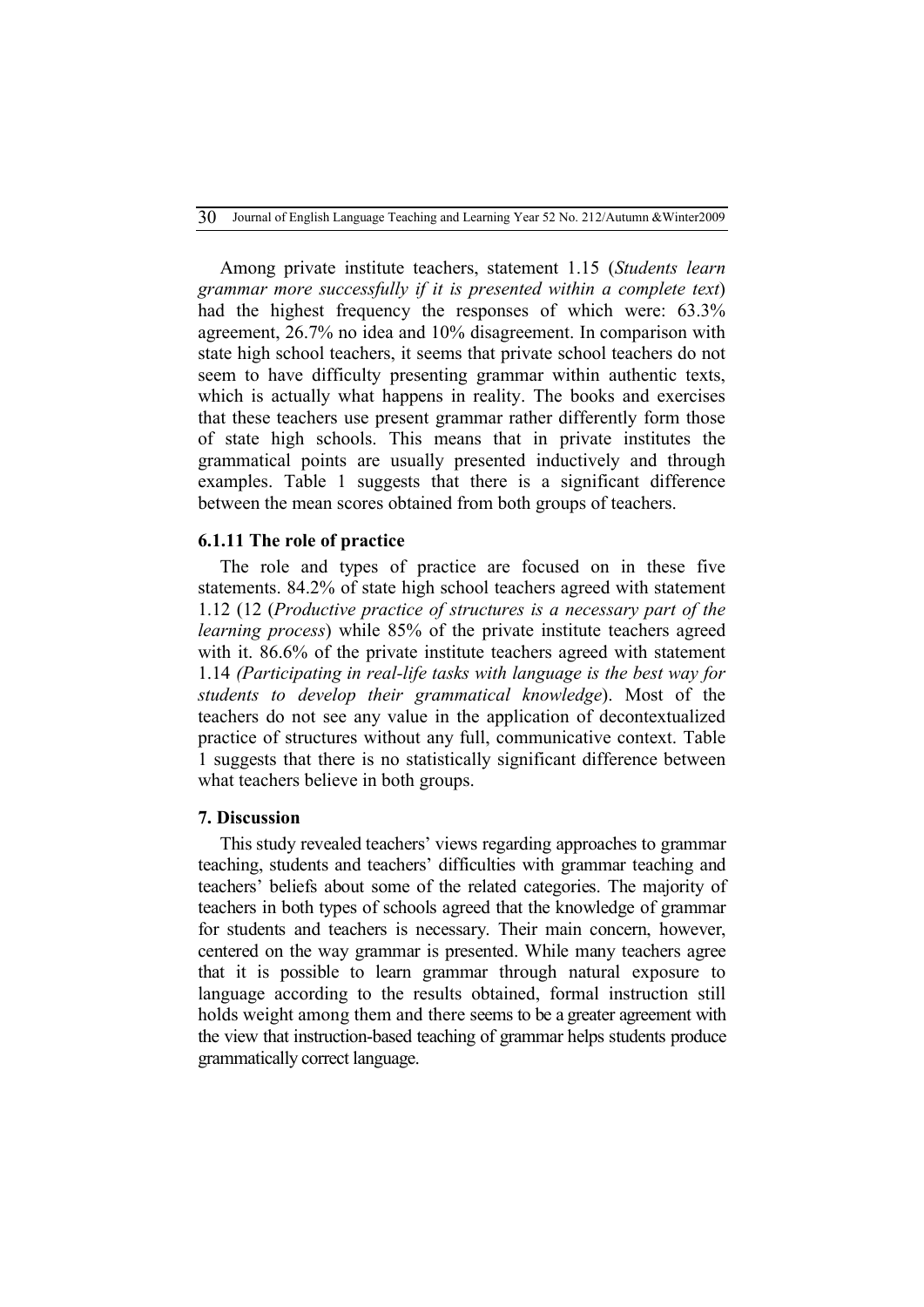Although many participants reported that they believed in inductive, implicit, problem solving activities, and presentation through authentic texts, the findings revealed that formal instruction, the use of grammatical terminology, and explicit grammar teaching are still valued among EFL teachers. This indicates that theoretical practices become blurred in practice due to some contextual factors.

Teachers' beliefs about second language teaching and learning are critical factors influencing the types of decisions teachers make. The contextual factors which have the highest impact on teachers' decisions are student characteristics, their goals, interests, and affective states (Smith, 1996).

There has been a great amount of research regarding L2 teacher cognition. Based on most of these studies teachers' practices are influenced by a network of teachers' beliefs about learners' affective involvement, background knowledge, and cognitive processes, conceptions of language as use and usage; and teacher role as guide and manager (Burns, 1992). In Johnson's study (1994), for example, it was perceived that teachers' instructional practices were influenced by their personal images of L2 teaching and learning. Teachers' beliefs emanate from their own language learning experiences, their teaching experience, and their training courses (Woods, 1996). The findings of the present study confirm the same thing. As indicated before, the majority of state high school teachers believed in the effectiveness of explicit teaching of grammar and treasured instruction much more than natural exposure to language. Obviously, these beliefs shape their classroom practice and that is why we witness an orientation toward analytic teaching of grammar in Iranian high schools.

One rather surprising finding of this study is the positive attitude of state school teachers to the use of authentic materials in presentation of grammar, though it is completely inconsistent with what they practice in reality. Perhaps the roots of this type of belief could be attributed to their dissatisfaction with the way grammar is presented in Iranian national EFL textbooks.

# **8. Conclusion**

Grammar teaching has always been a controversial issue during the history of language teaching. Therefore, there have been different arguments for and against its teaching as well as different approaches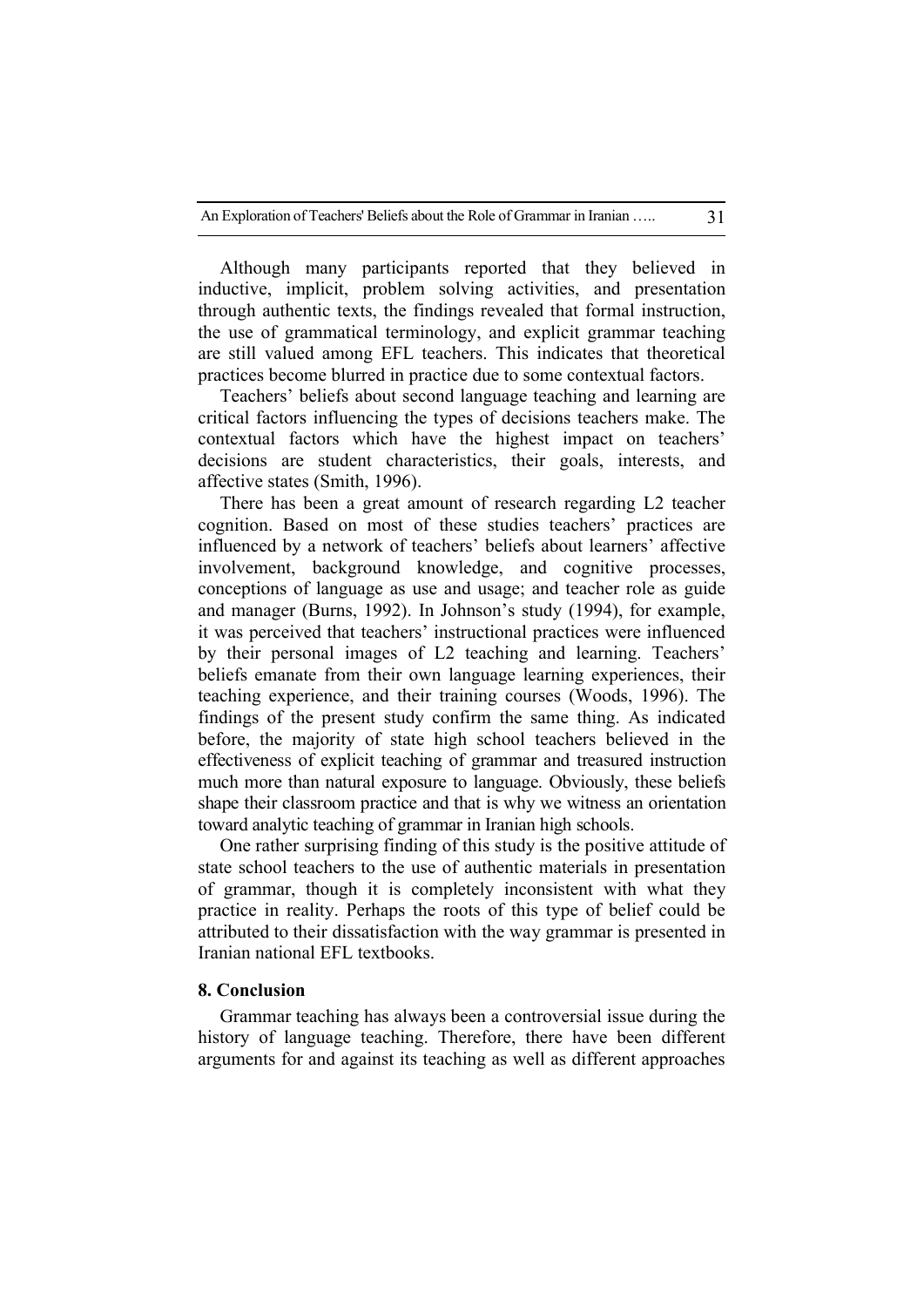to teaching this component of language. Although different approaches have come and gone, it is still one of the most important components of language and many of the students expect to be competent in this area. There have been lots of great textbooks teaching different techniques and activities to make this component more fun and memorable than before; however, this aim depends, to a great extent, on teachers' beliefs, perceptions and decisions.

There is now agreement in general education studies that teaching is a cognitive activity and that teachers' beliefs greatly impact their instructional decisions in the classroom (Tillema, 2000). As Borg (2003) suggests, "teachers are active, thinking decision-makers who make instructional choices by drawing on complex practicallyoriented, personalized, and context-sensitive networks of knowledge, thoughts, and beliefs" (p. 81). Although the construct of teachers' beliefs is of great significance, it does not have a long history as it has been around for about three decades.

As a result, this study attempted to explore Iranian teachers' beliefs about the role of grammar and grammar instruction in language teaching in both state high schools and private language institutes. The findings of the study revealed that the teachers' beliefs in both settings more converge than diverge. They were different in some domains, though. For example, high school state teachers believed in the power of explicit teaching and the role of instruction much more strongly than their colleagues in private language settings. These beliefs, to a large extent, could be traced back to their long experience of teaching textbooks that heavily draw on deductive approaches to teaching grammar. Unless there is a radical change in the structure of Iranian national EFL textbooks, coupled with extensive, well-organized inservice training courses for state school teachers, there seems to be little hope for change in their teaching beliefs, particularly the ones that are a bit far from modern research trends.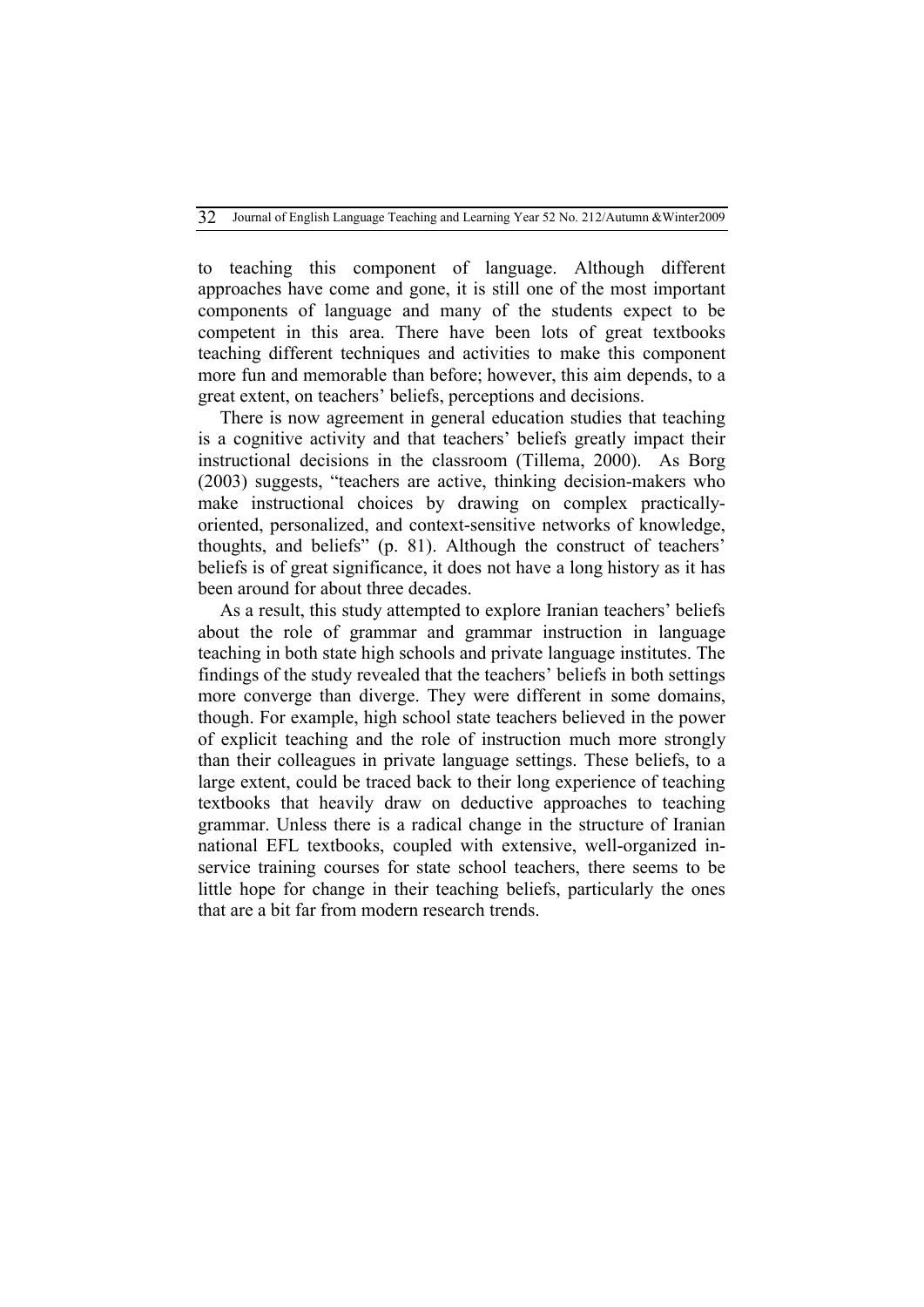#### **References**

- Andrews, S. (2007). *Teacher language awareness*. Cambridge: Cambridge University Press.
- Batstone, R. (1994). *Grammar.* Oxford: Oxford University Press.
- Batstone, R. & Ellis, R. (2009). Principled grammar teaching. *System,*  37, 194-204.
- Borg, S. (1998). Talking about grammar in the foreign language classroom. *Language Awareness.* 7, 159-175*.*
- Borg, S. (1999a). The use of grammatical terminology in the second language classroom: a qualitative study of teachers' practices and cognitions. *Applied Linguistics,* 20, 95-126*.*
- Borg, S. (1999b). Teachers' theories in grammar teaching. *ELT Journal* 53, 157-167.
- Borg, S. (2001) Self-perception and practice in teaching grammar. *ELT Journal* 55, 21-29.
- Borg, S. (2003). Teacher cognition in language teaching: a review of research on what language teachers think, know, believe, and do. *Language Teaching,* 36, 81-109.
- Borg, S. (2006). *Teacher cognition and language education.* London: Continuum.
- Borg, S. (2007). Research engagement in English language teaching. *Teaching and Teachers Education*, 23,731-747.
- Burgess, J. & Etherington, S. (2002). Focus on grammatical form: explicit or implicit? *System,* 30, 433-458.
- Burns, A. (1992). Teacher beliefs and their influence on classroom practice. *Prospect,* 7, 56-66.
- Burns, A. (1996). Starting all over again: From teaching adults to teaching beginners. In D. Freeman & J. C. Richards (Eds.), *Teacher learning in language teaching* (pp. 154-177). Cambridge: Cambridge University Press.
- Bygate, M., Tonkyn, A. and Williams, E. (1994). *Grammar and the language teacher.* New York: Prentice Hall.
- Dornyei, Z. (2003). *Questionnaires in second language research: construction, administration, and processing.* Mahwah, N.J.: Lawrence Erlbaum.
- Ellis, R. (1997). *SLA research and language teaching.* Oxford: Oxford University Press.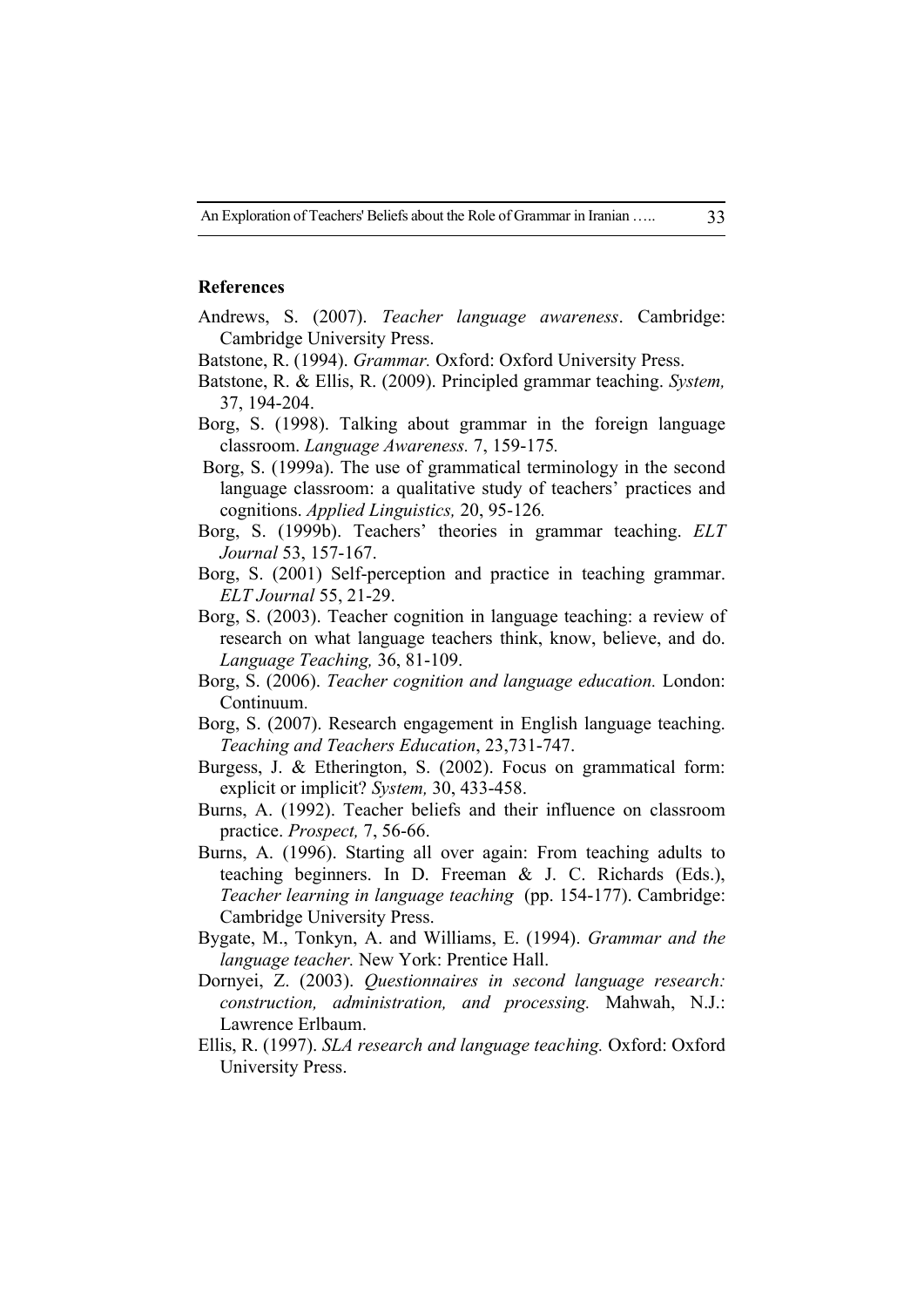- Ellis, R. (2006). Current issues in the teaching of grammar: An SLA Perspective. *TESOL Quarterly*, 40, 83-107.
- Johnson, K. E. (1994). The emerging beliefs and instructional practices of preservice English as a second language teachers. *Teaching and Teacher Education,* 10, 439-452.
- Nassaji, H., & Fotos, S. (2004). Current developments in research on the teaching of grammar. *Annual Review of Applied Linguistics* 24, 126-145.
- Pajares, F. (1992) teachers' beliefs and educational research: cleaning up a messy construct. *Review of Educational research* 62, 307-332.
- Richards, J. C., & Lockhart, C. (1994). *Reflective teaching in second language classrooms*. Cambridge: Cambridge University Press.
- Schultz, R., (2001). Cultural differences in student and teacher perceptions concerning the role of grammar instruction and corrective feedback: USA-Colombia. *Modern Language Journal* 85, 244-258.
- Smith, D. B. (1996). Teacher decision making in the adult ESL classroom.In D. Freeman & J. C. Richards (Eds.), *Teacher learning in language teaching* (pp. 197-216). Cambridge: Cambridge University Press.
- Stern, H. H. (1992). *Issues and options in language teaching.* Oxford: Oxford University Press.
- Thornbury, S. (1999). *How to teach grammar.* Harlow: Longman.
- Tillema, H. H. (2000). Belief change towards self-directed learning in student teachers: immersion in practice or reflection on action. *Teaching and Teacher Education, 16,* 575-591.
- Tsui, A. B. M. (2003). *Understanding expertise in teaching*: *Case studies of ESL teachers*. Cambridge: Cambridge University Press.
- Woods, D. (1996). *Teacher cognition in language teaching.* Cambridge: Cambridge University Press.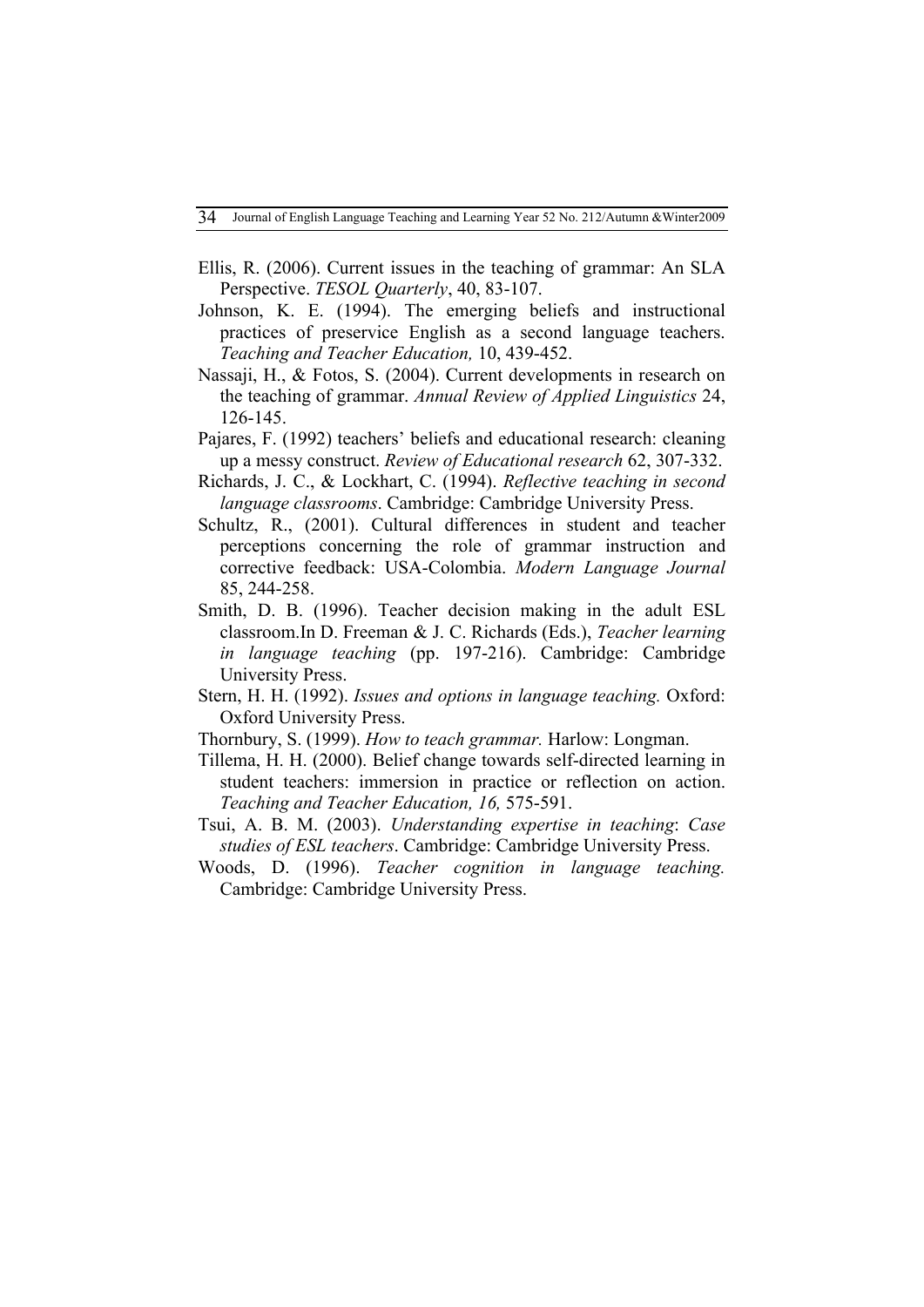An Exploration of Teachers' Beliefs about the Role of Grammar in Iranian ..... 35

# **Appendix A**

 $\mathbf{r}$ 

| Gender:                   | <b>Male</b> $\sqcap$                                                              | Female $\Box$ |                          |
|---------------------------|-----------------------------------------------------------------------------------|---------------|--------------------------|
|                           | Educational degree: High school Diploma $\Box$ B.A. $\Box$ M.A. $\Box$ PhD $\Box$ |               |                          |
|                           | Years of experience as a Foreign Language Teacher:                                |               |                          |
| Less than one year $\Box$ | 1-3 years $\Box$ 3-5 years $\Box$                                                 |               | more than 5 years $\Box$ |

### **SECTION ONE: APPROACHES TO THE TEACHING OF GRAMMAR**

Please indicate how far you agree with the following statements about the role and teaching of grammar in your English class. If you **agree** strongly mark **5**; if you strongly **disagree** mark **1**; and if you have no idea mark **3**. Please feel free to add any comments you wish to make. The answers are confidential.

| Note: Remember that the following questions are intended for                                                                                        | intermediate level. |   |                |   |                         |   |
|-----------------------------------------------------------------------------------------------------------------------------------------------------|---------------------|---|----------------|---|-------------------------|---|
| <b>Disagree</b><br>1. The role of grammar in language is as :                                                                                       | Agree               |   |                |   |                         |   |
| a) A framework for the rest of the language<br>a basic system to build everything else on.                                                          |                     | 1 | $\overline{2}$ | 3 | $\overline{\mathbf{4}}$ | 5 |
| b) The building blocks of language which are<br>combined to form a whole.                                                                           |                     | 1 | $\mathbf{2}$   | 3 | 4                       | 5 |
| c) Something which is added on to language<br>proficiency: a refinement of more basic<br>language knowledge.                                        |                     | 1 | $\mathbf{2}$   | 3 | 4                       | 5 |
| d) An equal pillar in supporting language<br>proficiency. (other pillars could be<br>knowledge about pronunciation,<br>appropriacy or culture etc.) |                     | 1 | $\mathbf{2}$   | 3 | 4                       | 5 |
| 2. Students can learn grammar through<br>exposure to language in natural use.                                                                       |                     | 1 | $\mathbf{2}$   | 3 | 4                       | 5 |
| 3. Formal instruction helps learners to<br>produce grammatically correct language.                                                                  |                     | 1 | $\mathbf{2}$   | 3 | $\overline{\mathbf{4}}$ | 5 |
| 4. Student use of language does not involve<br>conscious knowledge of the grammatical<br>system and how it works.                                   |                     | 1 | $\mathbf{2}$   | 3 | $\overline{\mathbf{4}}$ | 5 |
| 5. Students can improve their grammatical<br>accuracy through frequent practice of<br>structures.                                                   |                     | 1 | $\mathbf{2}$   | 3 | $\overline{\mathbf{4}}$ | 5 |
| 6. Students need a conscious knowledge of                                                                                                           |                     | 1 | 2              | 3 | 4                       | 5 |

grammar in order to improve their language.

 $\overline{\phantom{0}}$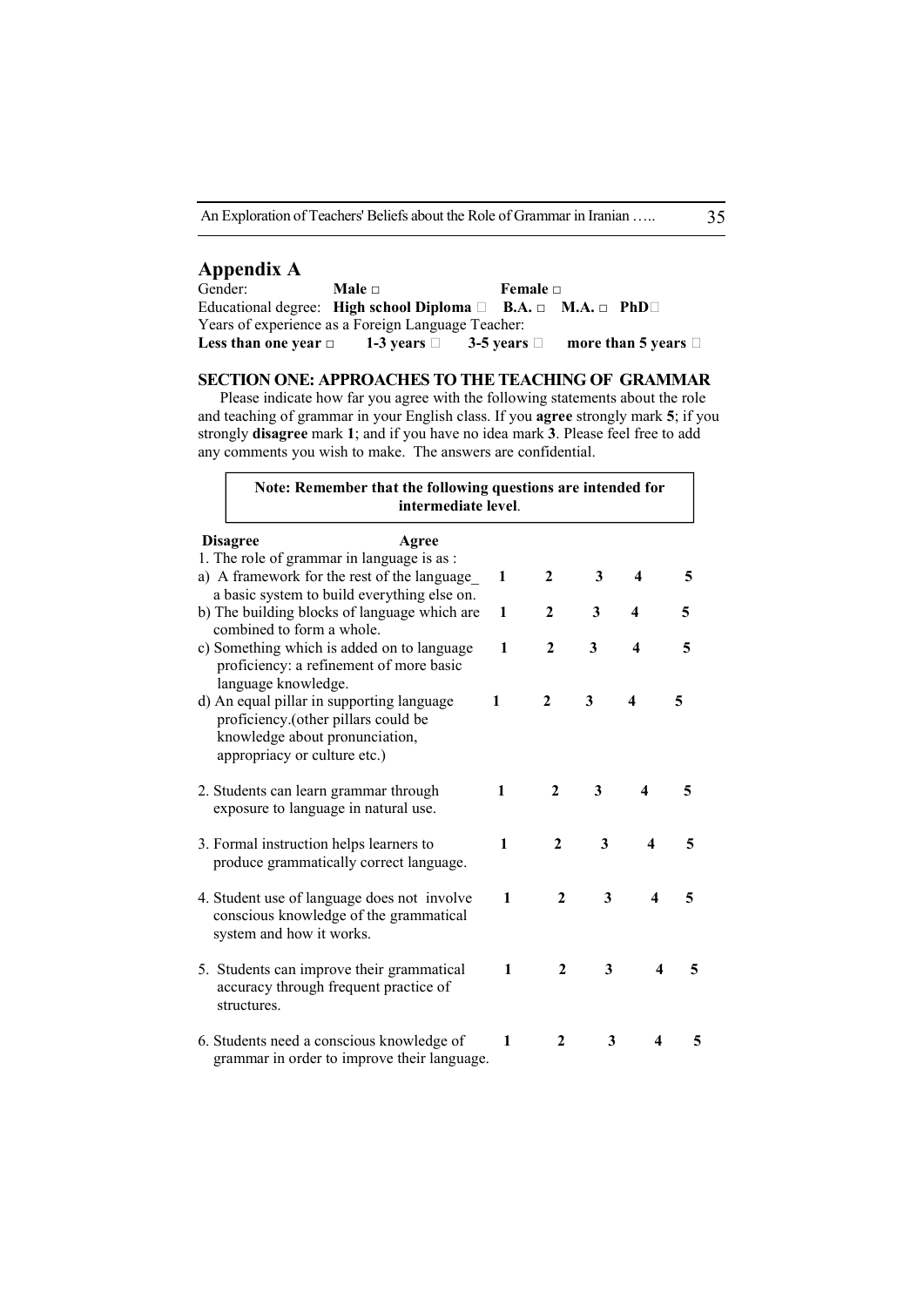| a full, communicative context.<br>8. Separate treatment of grammar fails to produce                                           |              |              | 2                | 3            | 4 | 5  |
|-------------------------------------------------------------------------------------------------------------------------------|--------------|--------------|------------------|--------------|---|----|
| language knowledge which students can use<br>in natural communication.                                                        |              | $\mathbf{1}$ | 2                | 3            | 4 | 5. |
| 9. Students need to be consciously aware of<br>a structure's form and its function before<br>they can use it proficiently.    | 1            | $\mathbf{2}$ | 3                | 4            | 5 |    |
| 10. The separation of work with a grammar<br>focus from the rest of the language syllabus<br>is useful.                       | 1            | $\mathbf{2}$ | 3                | 4            | 5 |    |
| 11. Decontexualized practice of structures has<br>a place in language learning.                                               | 1            | 2            | 3                | 4            |   | 5  |
| 12. Productive practice of structures is a<br>necessary part of the learning process.                                         | $\mathbf{1}$ | $\mathbf{2}$ | 3                | 4            | 5 |    |
| 13. Grammar is best taught through work which<br>focuses on message.                                                          |              | 1            | $\mathbf{2}$     | 3            | 4 | 5  |
| 14. Participating in real-life tasks with language<br>is the best way for students to develop their<br>grammatical knowledge. |              | 1            | 2                | 3            | 4 | 5  |
| 15. Students learn grammar more successfully<br>if it is presented within a complete text.                                    |              | 1            | $\mathbf{2}$     | 3            | 4 | 5  |
| 16. Teachers should only correct student<br>errors of form which interfere with<br>communication.                             |              | $\mathbf{1}$ | $\boldsymbol{2}$ | 3            | 4 | 5  |
| 17. Comparison and contrast of individual<br>structures is helpful for students<br>learning grammar.                          |              | 1            | $\mathbf{2}$     | 3            | 4 | 5  |
| 18. Form-focused correction helps students<br>to improve their grammatical performance.                                       |              | $\mathbf{1}$ | 2                | 3            | 4 | 5  |
| 19. Grammar is best taught through a focus<br>on individual structures.                                                       |              | $\mathbf{1}$ | $\mathbf{2}$     | 3            | 4 | 5  |
| 20. Explicit discussion of grammar rules is<br>helpful for students                                                           |              | 1            | $\overline{2}$   | $\mathbf{3}$ | 4 | 5  |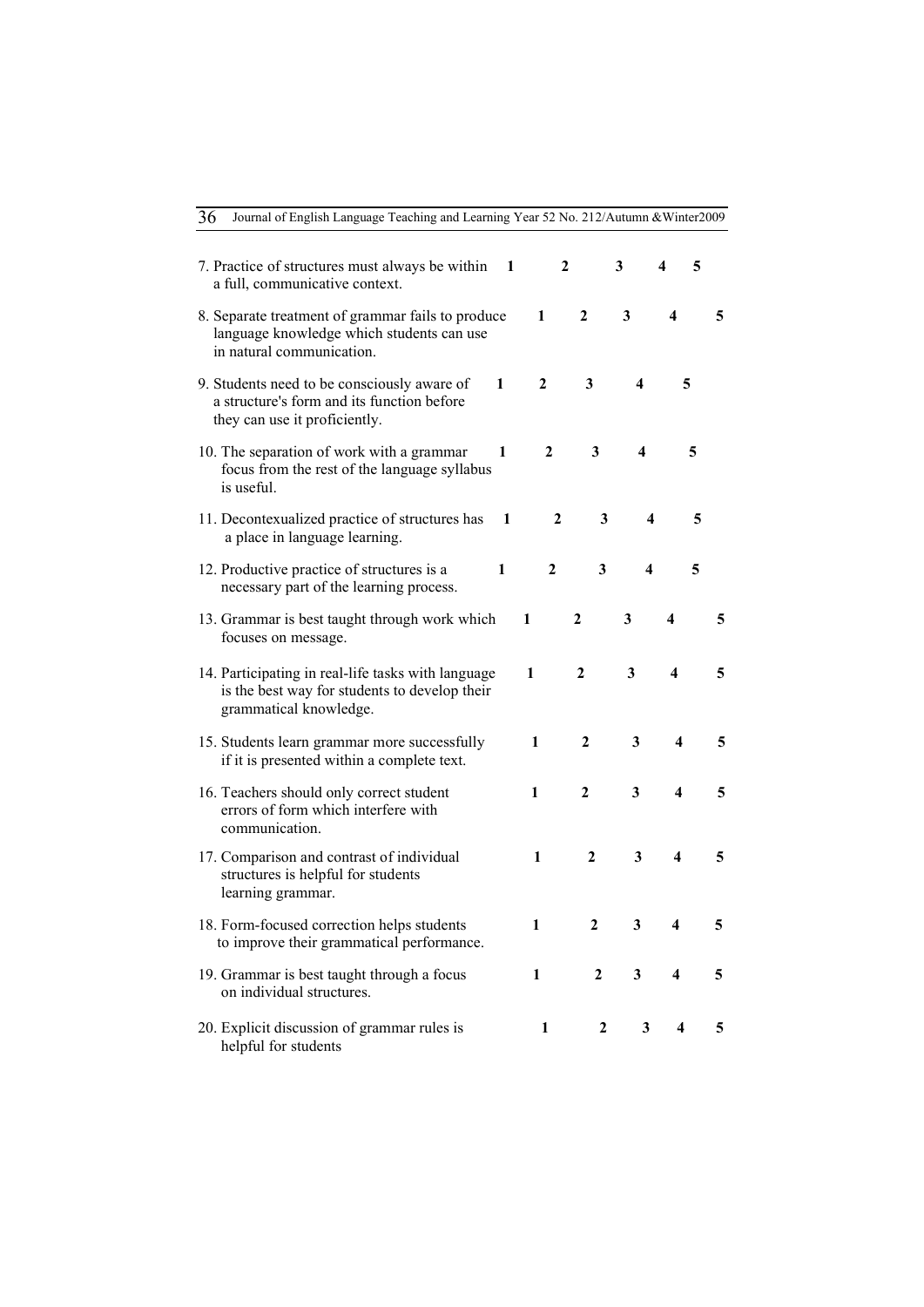# **SECTION TWO: STUDENT AND TEACHER DIFFICULTIES WITH GRAMMAR.**

These are questions about how students and teachers deal with grammar in the classroom. Again please indicate your agreement or disagreement with these statements as above.

| <b>Disagree</b><br>Agree<br>1. My students find it difficult to transfer their<br>grammatical knowledge into communicative<br>language use.     | $\mathbf{1}$ | $\mathbf{2}$     | 3            | 4                       | 5 |
|-------------------------------------------------------------------------------------------------------------------------------------------------|--------------|------------------|--------------|-------------------------|---|
| 2. My students are motivated by problem-solving<br>techniques for learning grammar.                                                             | 1            | $\boldsymbol{2}$ | $\mathbf{3}$ | $\overline{\mathbf{4}}$ | 5 |
| 3. My students expect teachers to present grammar<br>points explicitly.                                                                         | $\mathbf{1}$ | $\mathbf{2}$     | 3            | 4                       | 5 |
| 4. My students prefer to learn grammar from<br>one sentence examples.                                                                           | 1            | $\mathbf{2}$     | 3            | 4                       | 5 |
| 5. My students prefer to find matches between<br>meaning and structure for themselves.                                                          | 1            | $\mathbf{2}$     | 3            | 4                       | 5 |
| 6. My students find it difficult to handle grammar<br>presented within authentic texts.                                                         | 1            | $\mathbf{2}$     | 3            | 4                       | 5 |
| 7. My students find authentic texts difficult because<br>of the wide variety of structures which appear.                                        | 1            | 2                | 3            | 4                       | 5 |
| 8. My students find authentic text difficult because<br>they are too culture bound.                                                             | $\mathbf{1}$ | $\mathbf{2}$     | 3            | $\overline{\mathbf{4}}$ | 5 |
| 9. My students find authentic texts difficult because                                                                                           | 1            | $\mathbf{2}$     | 3            | 4                       | 5 |
| of the vocabulary used.<br>10. My students cannot find form-function matches<br>in authentic texts without explicit direction from<br>teachers. | 1            | $\mathbf{2}$     | 3            | $\overline{\mathbf{4}}$ | 5 |
| 11. Teachers find the use of authentic material too<br>time-consuming.                                                                          | 1            | $\boldsymbol{2}$ | 3            | $\overline{\mathbf{4}}$ | 5 |
| 12. Teachers find it difficult to produce tasks of<br>a suitable level from authentic texts.                                                    | $\mathbf{1}$ | $\mathbf{2}$     | $\mathbf{3}$ | $\overline{\mathbf{4}}$ | 5 |
| 13. A lack of explicit grammar teaching leaves<br>my students feeling insecure.                                                                 | 1            |                  | $\mathbf{2}$ | 3<br>4                  | 5 |